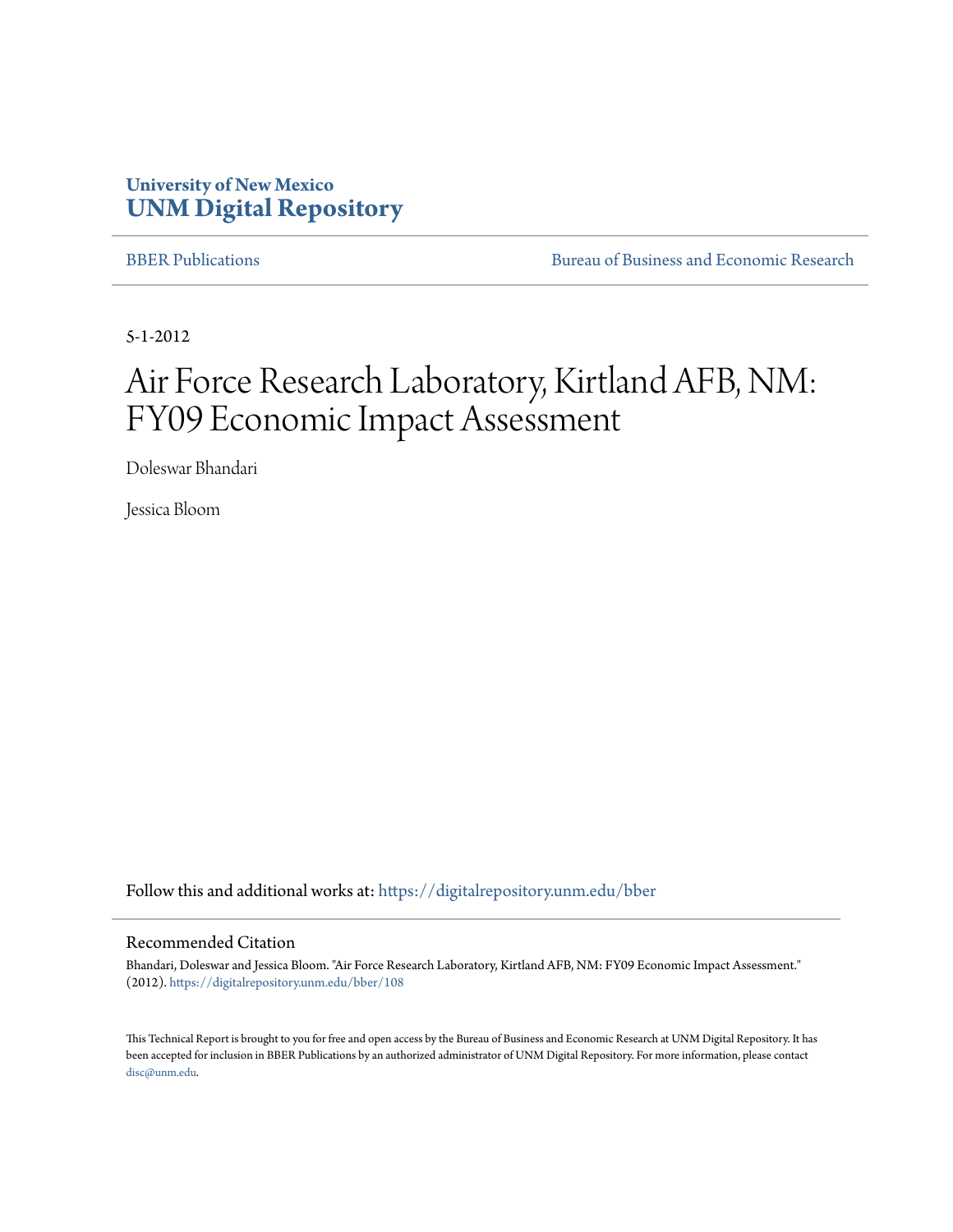

## **AIR FORCE RESEARCH LABORATORY KIRTLAND AFB, NM FY09 ECONOMIC IMPACT ASSESSMENT**

**AFRL Public Affairs Approval: 377ABW-2011-0817 OPS #: OPS-11-1314** 

Doleswar Bhandari, PhD Jessica Bloom May 2012

UNIVERSITY OF NEW MEXICO BUREAU OF BUSINESS AND ECONOMIC RESEARCH MSC06 3510, 1 University of New Mexico 303 Girard Blvd. NE Suite 116 Albuquerque, NM 87131-0001

This research was conducted under contract with the New Mexico Partnership Intermediary of the Air Force Research Laboratory at Kirtland Air Force Base, New Mexico Institute of Mining & Technology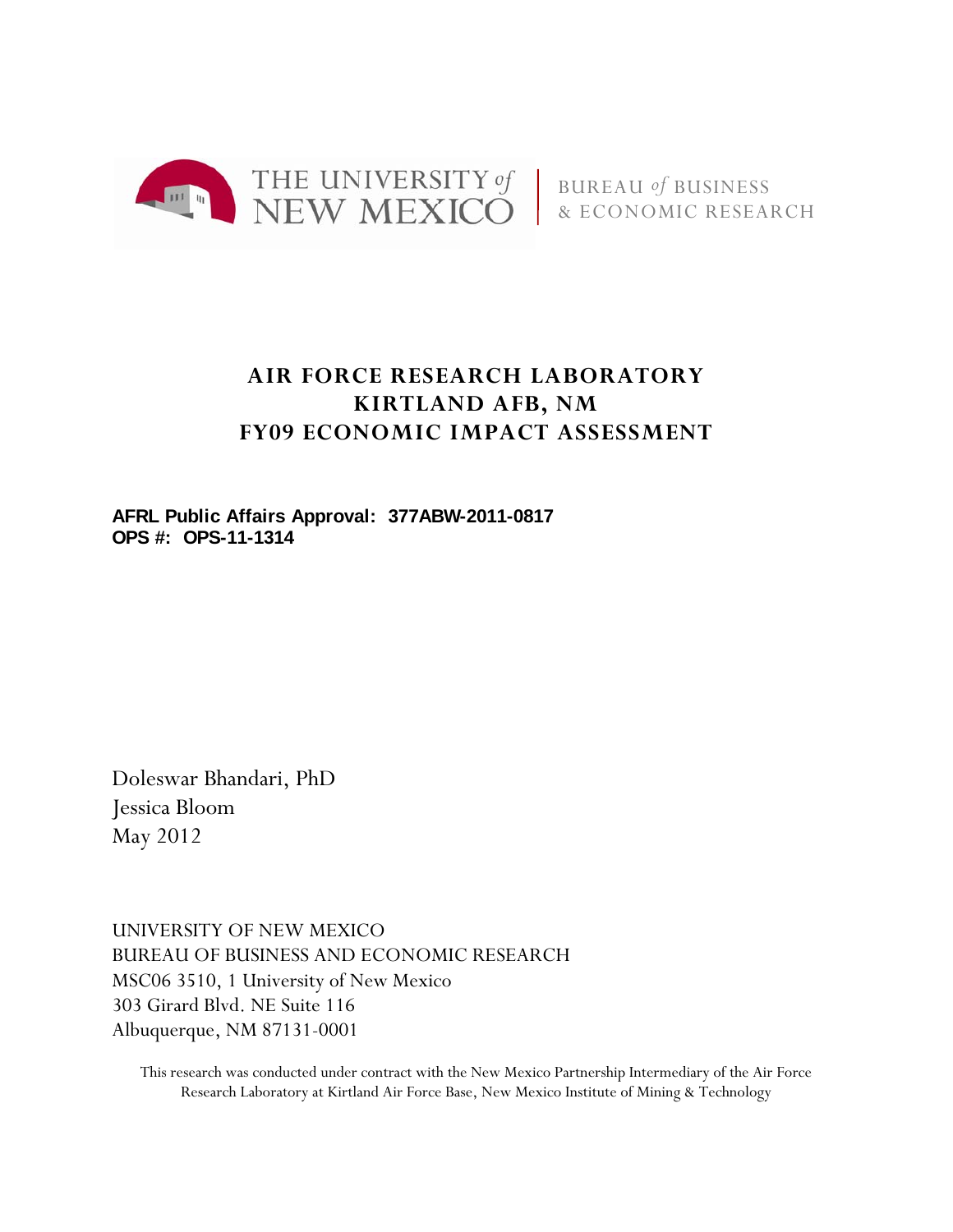## **Table of Contents**

| $\mathbf 1$ |                         |                                                                                  |  |
|-------------|-------------------------|----------------------------------------------------------------------------------|--|
|             |                         | 1.1 The Air Force Research Laboratory at Kirtland AFB (Phillips Research Site) 2 |  |
|             |                         |                                                                                  |  |
|             |                         |                                                                                  |  |
|             | 2.1.1<br>2.1.2<br>2.1.3 |                                                                                  |  |
|             |                         |                                                                                  |  |
|             |                         |                                                                                  |  |
|             |                         | 3 Economic Impacts of AFRL at Kirtland AFB on the New Mexico Economy 8           |  |
|             |                         |                                                                                  |  |
|             |                         |                                                                                  |  |
|             |                         |                                                                                  |  |
|             |                         |                                                                                  |  |
|             |                         |                                                                                  |  |
|             |                         |                                                                                  |  |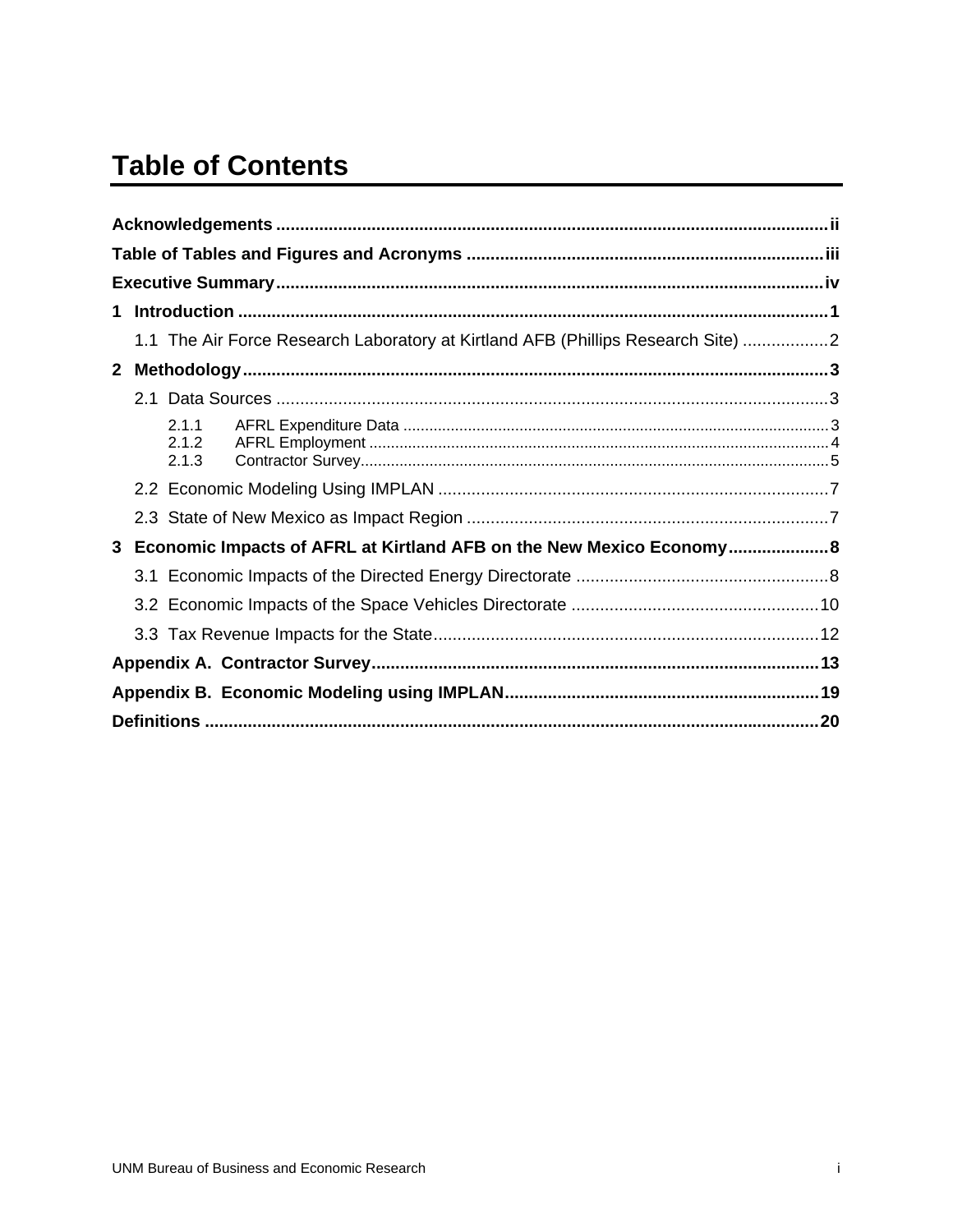## **Acknowledgements**

The Bureau of Business and Economic Research (BBER) wishes to express its appreciation to the Air Force Research Laboratory at Kirtland AFB for funding this study. Particular thanks go to Mary Archuleta, Partnership Intermediary for AFRL RD & RV, NM-Tech Tech Transfer Support Group, for her leadership, support and persistence in the data collection effort. Mary was vital in networking throughout AFRL to acquire internal expenditure data used in BBER's analysis. Thank you also to Mary for bringing in AFRL contractor Robert Duryea of Candle Lane Consulting and intern Alexa Argyres who generated a contact mailing list for the AFRL contractor survey.

Thank you to Colonel William T. Cooley, Commander, Space Vehicles Directorate and Cynthia Kaiser, Chief Engineer, Directed Energy Directorate, for hand-signing authorization letters to each contractor for the contractor survey. BBER found that the combination of having a specific contact list and signed letters from senior management helped greatly improve our survey response rate. Thank you also to the contractors who participated in our survey of contractor expenditures in NM.

BBER would like to recognize and thank the following AFRL employees for their collection and assembly of internal expenditure data from the Directed Energy and Space Vehicles Directorates: Casey A. DeRaad, Chief, Technology & Education Outreach, Director, Phillips Technology Institute, AFRL; Birgit I. Berry, CDFM, Branch Chief, RVF-East; Carol Santisteven, Deputy Division Chief, RDF; Debbie Mixon, AFRL RVO Protocol; and Jessica Regensberg, AFRL/RD Protocol.

As always, we appreciate the assistance provided by BBER staff. I would like to thank Dr. Lee Reynis, BBER Director, for reviewing the work and for the many suggestions that improved the overall analysis. Special thanks go to BBER staff member Jessica Bloom for her help in coordinating the contractor survey, compiling data, checking the numbers and writing/editing the report.

Doleswar Bhandari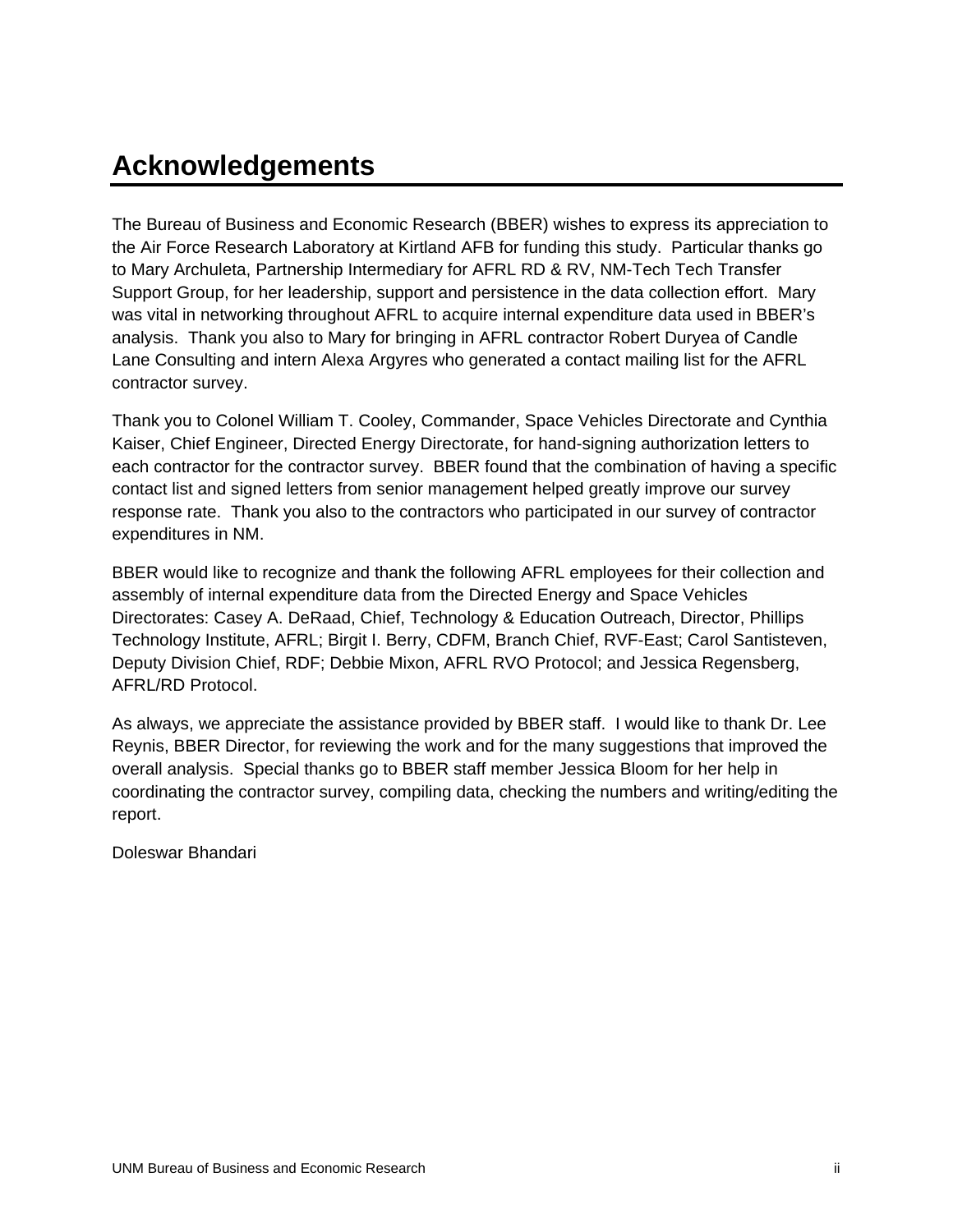## **Table of Tables and Figures**

| Table ES.1 Summary of Economic Impacts, AFRL at Kirtland AFB, FY09  iv                  |  |
|-----------------------------------------------------------------------------------------|--|
|                                                                                         |  |
|                                                                                         |  |
|                                                                                         |  |
|                                                                                         |  |
|                                                                                         |  |
|                                                                                         |  |
| Table 3.4 Total Economic Impacts of RV Operations, Contractors and Construction, FY0910 |  |
| Table 3.5 Economic Impacts of RV Operations and Construction, FY09  10                  |  |
|                                                                                         |  |
|                                                                                         |  |
|                                                                                         |  |
|                                                                                         |  |
| Appendix Table A.3 Contractor Expenditures from Survey Responses, FY09 14               |  |
|                                                                                         |  |

## **Acronyms**

- **AFRL** Air Force Research Laboratory at Kirtland Air Force Base
- **BBER** Bureau of Business and Economic Research, University of New Mexico
- **FPDS** Federal Procurement Data System
- **FY09** Federal Fiscal Year 2009 (10-1-08 to 9-31-09)
- **Kirtland AFB** Kirtland Air Force Base located in Albuquerque, New Mexico
- **PRS** Phillips Research Site
- **RD** Directed Energy Directorate, formerly abbreviated DE
- **RV** Space Vehicles Directorate, formerly abbreviated SV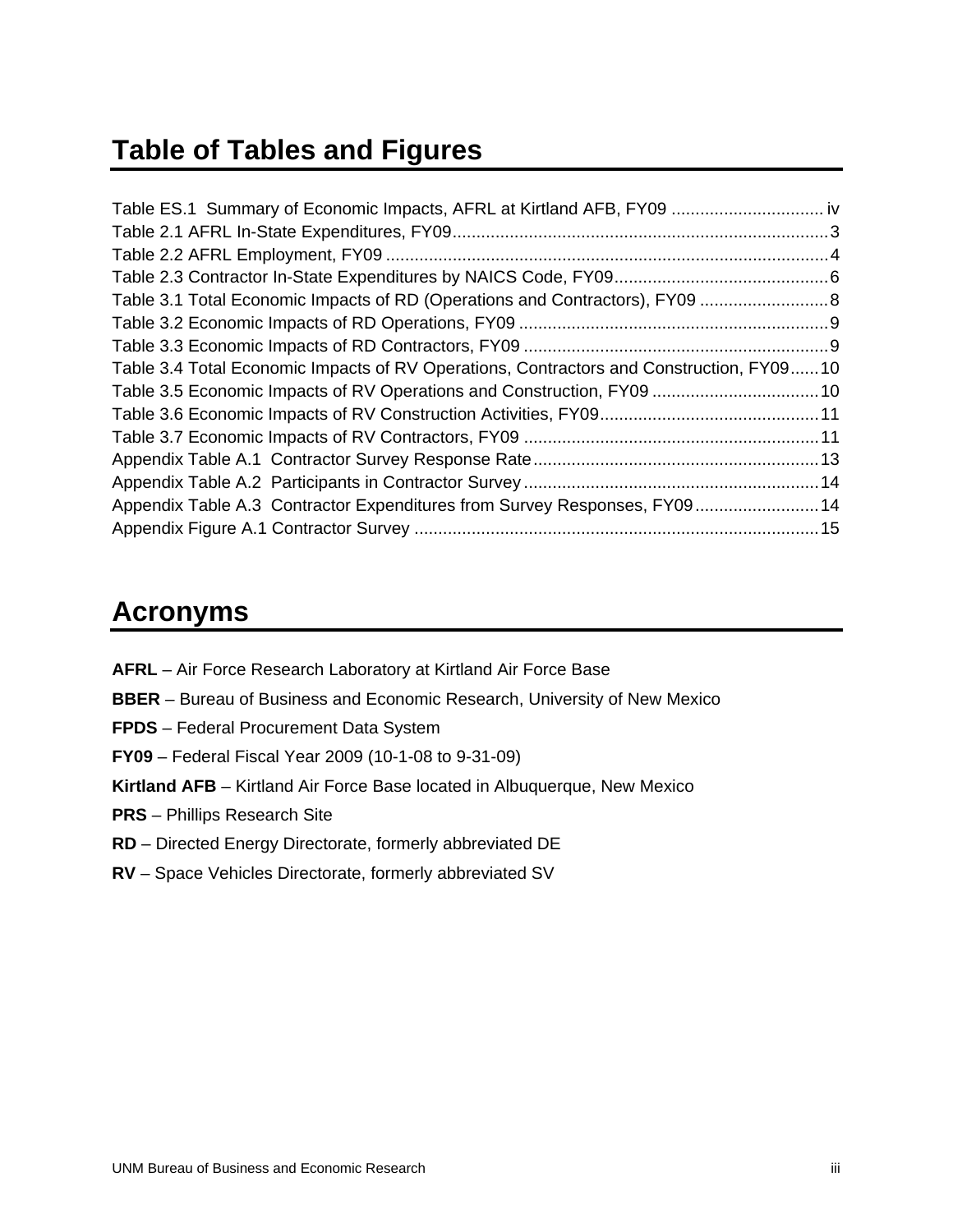# **Executive Summary**

The University of New Mexico's Bureau of Business and Economic Research (BBER) was commissioned by the New Mexico Institute of Mining and Technology, an Air Force Research Laboratory partnership intermediary, to estimate the economic impact of the Air Force Research Laboratory (AFRL) at Kirtland Air Force Base (Kirtland AFB) on the economy of New Mexico for Federal Fiscal Year 2009 (FY09). This analysis covers the economic impact of the Directed Energy Directorate (RD) and the Space Vehicles Directorate (RV), hereafter referred to as AFRL, and which constitute the Phillips Research Site (PRS) at Kirtland in Albuquerque, NM.

In FY09, AFRL accounted for \$97 million in expenditures and directly created 849 jobs and \$93 million in salaries and benefits in New Mexico. This is a slight decrease from FY04 when total direct employment was 876. In addition, in FY09, contractors spent \$149 million and directly created 1,072 jobs and \$77 million in salaries and benefits in New Mexico. Altogether, AFRL spent \$246 million within New Mexico in FY09 (Table ES.1).

The total economic impact of the \$246 million in AFRL direct in-state expenditures in FY09 is estimated to have supported \$461 million in industry output and 3,835 jobs with \$237 million in labor income (Table ES.1). It is estimated that the total tax revenues to the State in FY09 as a result of the spending by AFRL amounted to \$16.6 million consisting of \$7.8 million in gross receipt tax (GRT), \$3.5 million in property tax and \$5.3 million in personal income tax.

|                                      |                               | <b>Employee</b><br>Compensation     | <b>Total Expenditures in</b><br><b>New Mexico</b> |
|--------------------------------------|-------------------------------|-------------------------------------|---------------------------------------------------|
| Impact Type                          | Number of<br><b>Employees</b> | including benefits<br>(\$ millions) | (Economic Output)<br>(\$ millions)                |
| Direct Impact <sup>1</sup>           |                               |                                     |                                                   |
| Directed Energy (RD)                 | 507                           | 57                                  | 59                                                |
| Space Vehicles (RV)                  | 342                           | 36                                  | 38                                                |
| <b>RD &amp; RV Contractors</b>       | 1,072                         | 77                                  | 149                                               |
| Sub-Total                            | 1,921                         | 170                                 | 246                                               |
| Indirect $^2$ & Induced $^3$ Impacts |                               |                                     |                                                   |
| Directed Energy (RD)                 | 467                           | 16                                  | 56                                                |
| Space Vehicles (RV)                  | 301                           | 10                                  | 35                                                |
| <b>RD &amp; RV Contractors</b>       | 1,146                         | 40                                  | 124                                               |
| <b>Sub-Total</b>                     | 1,914                         | 67                                  | 215                                               |
| <b>Total Impacts</b>                 | 3,835                         | 237                                 | 461                                               |

### **Table ES.1 Summary of Economic Impacts, AFRL at Kirtland AFB, FY09**

UNM Bureau of Business and Economic Research

 $1$  Direct Impacts = AFRL payroll, purchases of goods & services and construction

 $^2$  Indirect Impacts = Expenditures by NM companies from which AFRL directly buys goods & services

 $3$  Induced Impacts = Employment in NM that is induced when AFRL employees or contractor employees spend their earnings on items such as housing, food, clothing, childcare, etc. in New Mexico.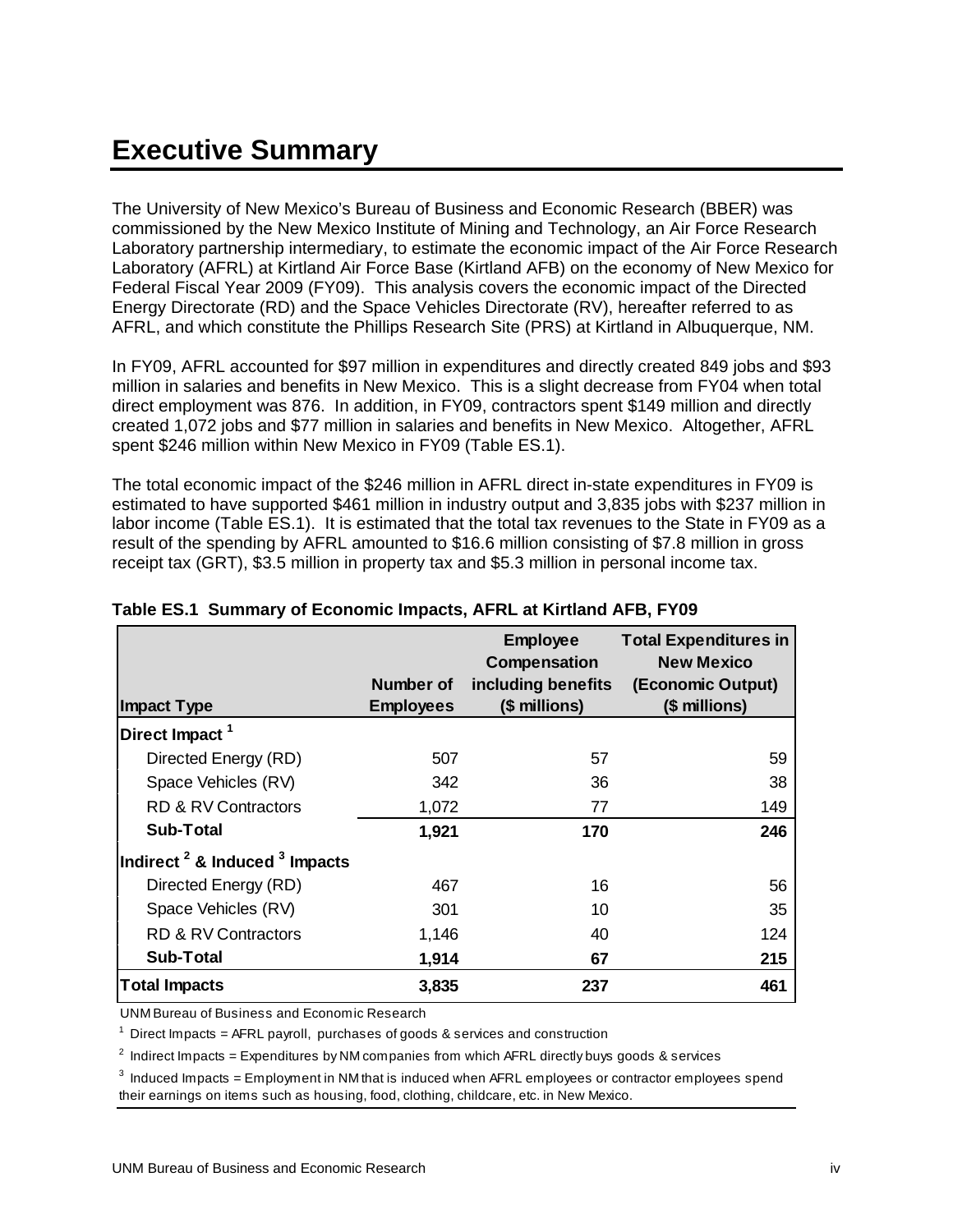Looking at each Directorate, the total economic impact of RD including their contractors was \$285.5 million in industry output, 2,412 jobs and \$150 million in labor income (Table 3.1). The total economic impact of RV including their contractors was \$176 million in industry output, 1,423 jobs and \$86.8 million in labor income (Table 3.4).

The IMPLAN Version 3.0 economic impact model was used to estimate the indirect and induced impacts of AFRL. Data were obtained from AFRL units including RD, RV, La Luz Academy, and Tech Transfer. Contractor data were obtained by conducting a survey of RD and RV contractors with a primary place of performance or main location<sup>1</sup> in New Mexico and where a portion of the contract date(s) fell within FY09.

It should be noted that this study also identified areas of potentially significant economic impacts that could not be captured in the numbers reported above. BBER's analysis does not cover impacts from classified contractors, retirees, out-of-state visitors, and expenditures covered by Kirtland AFB such as utilities, on-base construction and building maintenance.

 $\overline{a}$ 

<sup>&</sup>lt;sup>1</sup> Primary Place of Performance is the location where the work is performed for the contract. Main location (i.e. vendor location) is the location of the contractor's headquarters.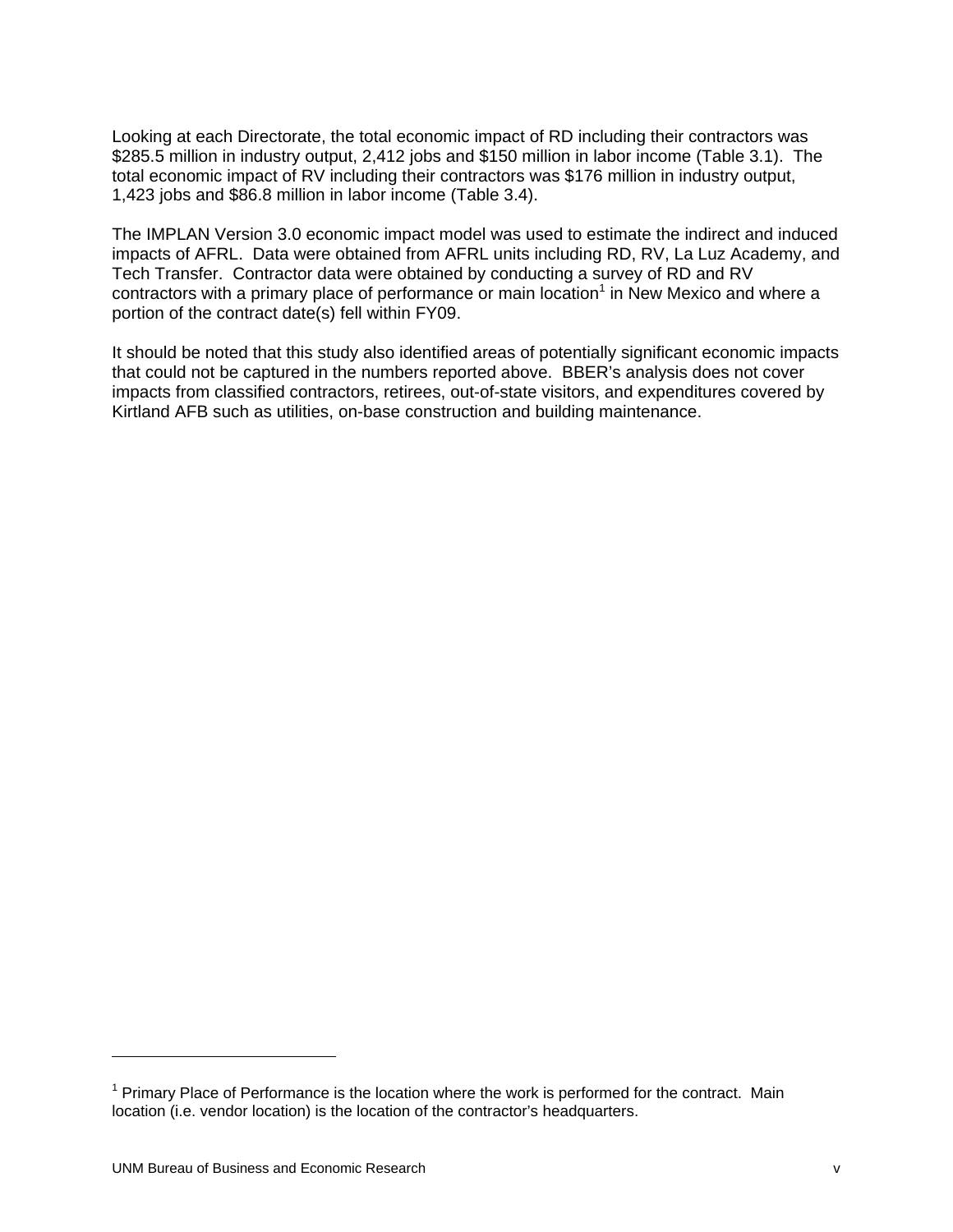## **1 Introduction**

The University of New Mexico's Bureau of Business and Economic Research (BBER) was commissioned by the New Mexico Institute of Mining and Technology to estimate the economic impact of the Air Force Research Laboratory (AFRL) at Kirtland AFB on the economy of New Mexico for Federal Fiscal Year 2009 (FY09). This analysis covers the economic impacts in terms of employment, income and output of the AFRL Directed Energy Directorate (RD) and Space Vehicles Directorate (RV), jointly referred to as AFRL in this report.

The economic impact of AFRL was assessed by identifying and measuring the employment, income, output and tax revenues in New Mexico made possible by AFRL spending in the State. This study examines how AFRL's spending and employment stimulates the New Mexico economy and supports a higher level of economic activity. All of the revenues that support AFRL's budget come from out-of-state sources. The economic and fiscal impacts documented in this report show how the dollars that flow to AFRL from out-of-state sources support direct spending on wages and salaries, on employee benefits, on New Mexico-based contractors, and on local goods and services, and how this local spending supports additional economic activity in New Mexico.

This is the sixth in a series of economic impact assessments of the Phillips Research Site conducted by the Bureau of Business and Economic Research. All the data collected for the present study relate to operations during Federal Fiscal Year 2009 (10-1-08 to 9-31-09). Previous analyses were done for Fiscal Years 1993, 1994, 1996, 2000 and 2004. However, reorganizations within AFRL limit the ability to compare impacts across the years. Additionally, as the process has evolved there have been changes in scope and the methods used in data collection and assessment. Thus, while efforts were made to structure the written document in a similar manner, any year-to-year comparisons should be made with caution.

Data were collected from both primary and secondary sources. Primary data on RD's and RV's direct employment, compensation, and purchases of goods and services were used to measure the direct impacts of the organizations. AFRL also contracts out its research activities to various private and public entities. To collect the primary data from these contractors, BBER developed a survey instrument and conducted an internet survey using Survey Monkey.

A note of caution is in order. Interpretation of the numbers presented in this report should be done with an understanding of its limitations which are as follows:

- The contractor portion of this study only captured the impacts of contracts disclosed on the FPDS website, a public searchable database of all public contracts. BBER was provided no information on the share of undisclosed contracts, i.e., classified contracts. This may result in significant underestimation of the AFRL impacts in New Mexico.
- AFRL might have organized many events and activities that attracted out-of-state visitors to New Mexico. Due to the lack of comprehensive out-of-state visitor data, BBER did not venture to estimate the economic impacts of these events. This may lead to underestimation of the impacts of AFRL. Please note that during FY04, a total of 8,992 visitors days were identified with an estimated visitor spending of \$1.1 million.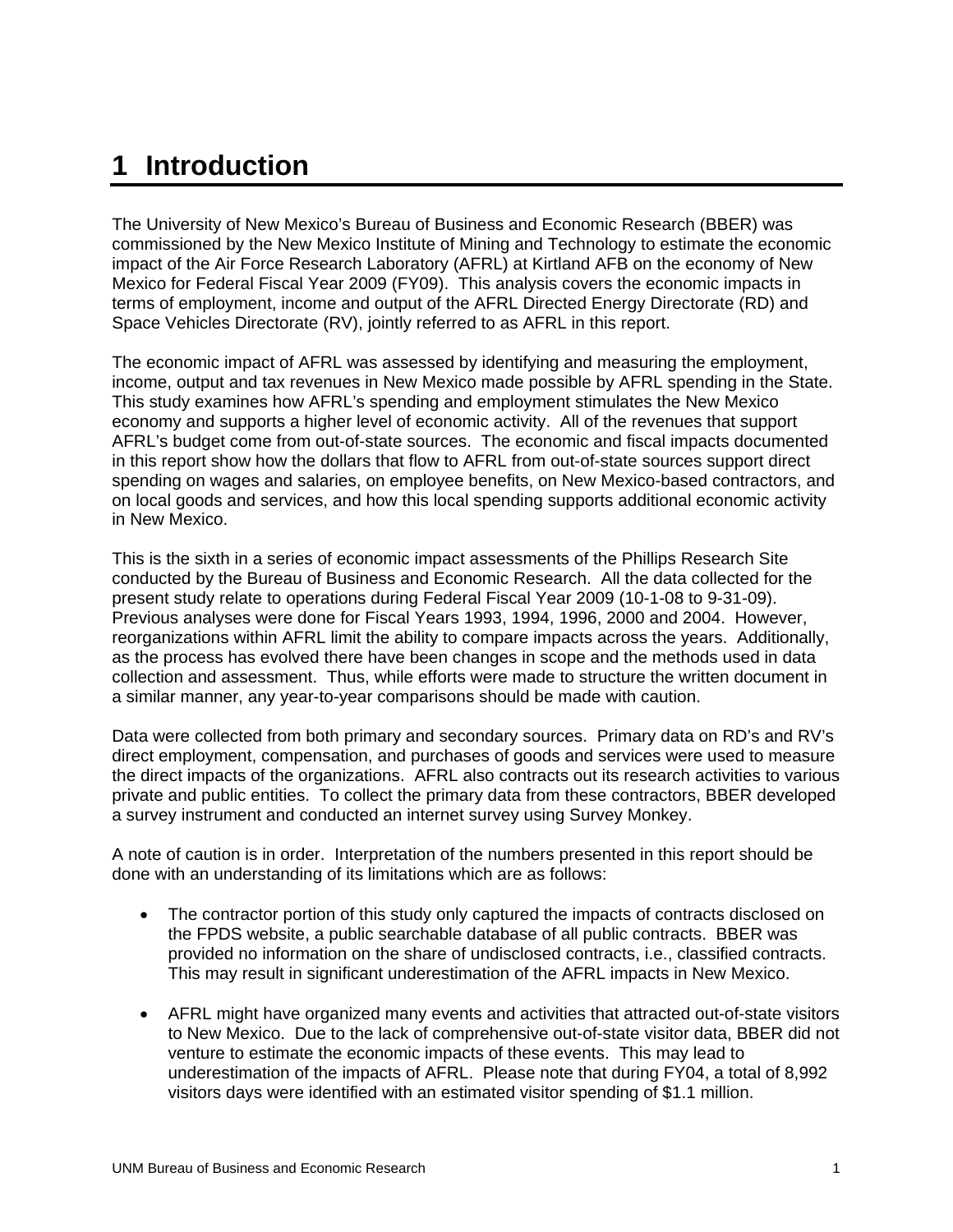- BBER's analysis does not cover impacts from retirees and expenditures covered by Kirtland AFB such as utilities, on-base construction and building maintenance. In addition, contractors not listed in the FPDS database as having New Mexico as their main headquarters or primary place of performance (PPP) may have some contracted employees living in New Mexico whose impacts are not included in this report.
- The expenditures of non-respondent contractors were estimated. The procedure is explained in Appendix A. In addition, some respondents chose to provide only total expenditure data without specifying the portions spent on compensation or purchases of goods & services.
- There are many ways to estimate the economic impacts of AFRL on the New Mexico economy and different approaches may yield different results. The impact numbers in this report are a snapshot of FY09. While AFRL programs may be expected to have a long-term impact on the economy, we do not attempt to measure the dynamic impact of its programs and associated technological innovations.

### **1.1 The Air Force Research Laboratory at Kirtland AFB (Phillips Research Site)**

The Phillips Research Site (PRS) is located at Kirtland Air Force Base in Albuquerque, New Mexico. PRS is comprised of two Air Force Research Laboratory Directorates – Directed Energy (RD) and Space Vehicles (RV).

The mission of the Air Force Research Laboratory is to discover, develop, integrate, and deliver affordable technologies for improved warfighting capabilities. It was formed in October 1997, as the product of an organizational consolidation that integrated the previously separate Air Force laboratories (Armstrong, Phillips, Rome and Wright-Patterson) with the Air Force Office of Scientific Research. There are 10 directorates located across the country, including two located at Kirtland AFB. They are the Directed Energy Directorate and the Space Vehicles Directorate (referred to as AFRL in this report).

The Directed Energy Directorate (RD) is the U.S. Air Force's "Center of Excellence" for directed energy technology. RD specializes in technologies required for high-energy lasers, high-power microwaves, high-power millimeter waves and advanced optics. Additional technologies include optical imaging and communication technologies and modeling, simulation and effects studies.

The Space Vehicles Directorate (RV) is the U.S. Air Force's "Center of Excellence" for space research and development. RV has a mission to develop and transition high pay-off space technologies supporting the warfighter while leveraging commercial, civil and other government capabilities to ensure America's advantage.

RD and RV collaboratively support two separate small units for outreach programs and technology transfer called La Luz Academy and Tech Transfer, respectively. These entities' operation expenditures are also included in this report.

The rest of this report is organized as follows. Section 2 details the methodology and sources of data used in the analysis. Section 3 presents the impact results from the IMPLAN model for each directorate. Section 4 presents the fiscal impacts results (tax revenue estimates).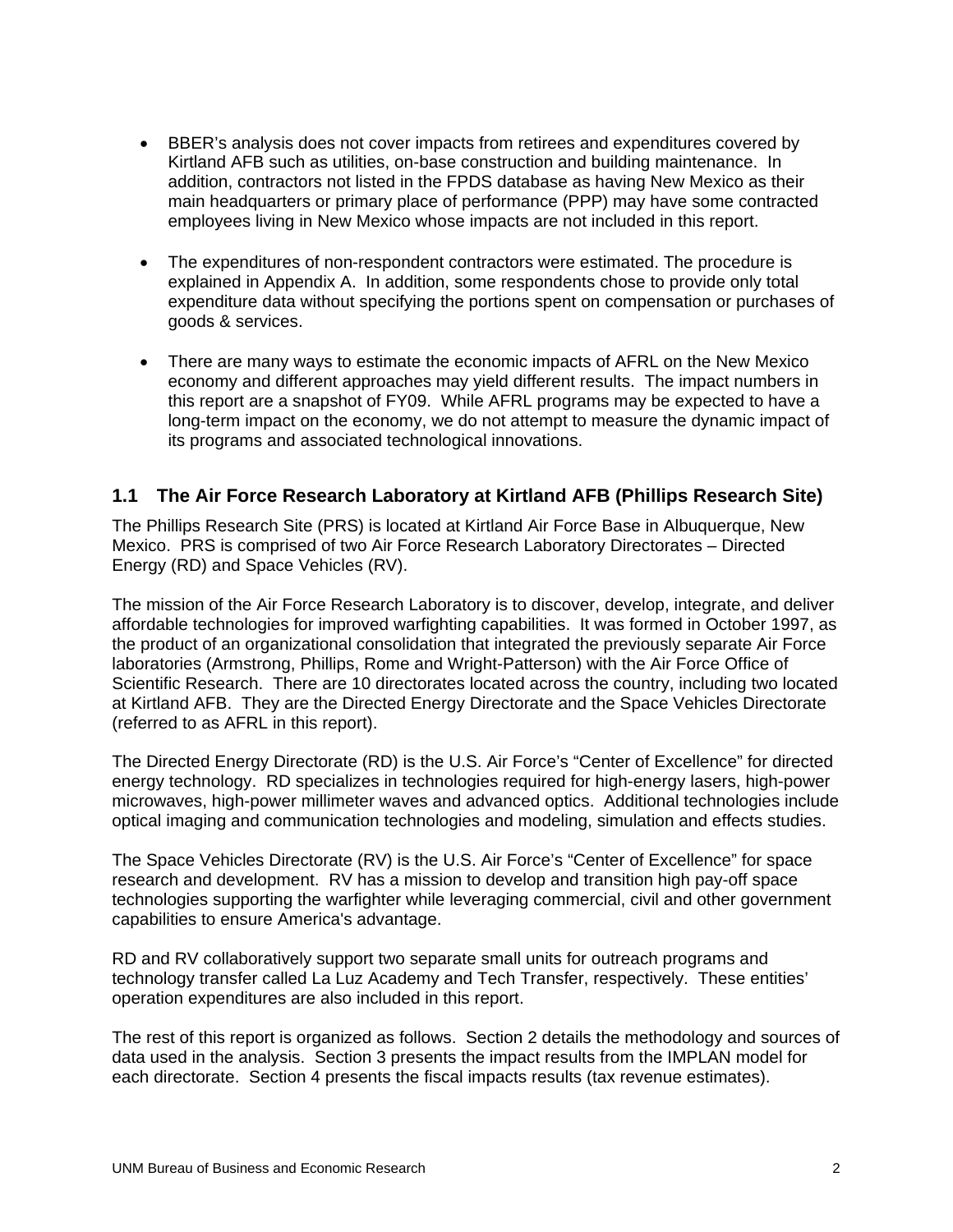# **2 Methodology**

## **2.1 Data Sources**

### *2.1.1 AFRL Expenditure Data*

Integral to the success of this study was the collection of primary data on the income, employment and expenditures made by AFRL within New Mexico. RD and RV provided expenditure data on their military and civilian employee compensation and benefits, goods and services, and construction within New Mexico (Table 2.1). In FY09, AFRL's two directorates together injected at least \$246 million in operating and capital expenditures into the State of New Mexico. RD and RV respectively accounted for 62% and 38% of the total expenditures. AFRL spent \$149 million through contractors which accounted for 61% of the total expenditures. The wage, salary, and benefits information were provided for different income categories.

| <b>Expenditure Category</b>                        | Amount (\$ millions) |       |
|----------------------------------------------------|----------------------|-------|
| <b>Directed Energy In-State Expenditures</b>       |                      |       |
| <b>Operations</b>                                  |                      | 58.9  |
| Military Employee Compensation and Benefits        | 17.6                 |       |
| Civilian Employee Compensation and Benefits        | 39.2                 |       |
| Goods & Services                                   | 2.0                  |       |
| Education                                          | 0.04                 |       |
| Construction                                       |                      |       |
| <b>Contractors</b>                                 |                      | 93.5  |
| <b>Total Directed Energy In-State Expenditures</b> |                      | 152.4 |
| <b>Space Vehicles In-State Expenditures</b>        |                      |       |
| <b>Operations</b>                                  |                      | 37.9  |
| Military Employee Compensation and Benefits        | 6.6                  |       |
| Civilian Employee Compensation and Benefits        | 29.3                 |       |
| Goods & Services                                   | 0.6                  |       |
| Education                                          | 0.1                  |       |
| Construction                                       | 1.3                  |       |
| <b>Contractors</b>                                 |                      | 55.6  |
| <b>Total Space Vehicles In-State Expenditures</b>  |                      | 93.5  |
| <b>Total Direct In-State Expenditures FY09</b>     |                      | 245.9 |

#### **Table 2.1 AFRL In-State Expenditures, FY09**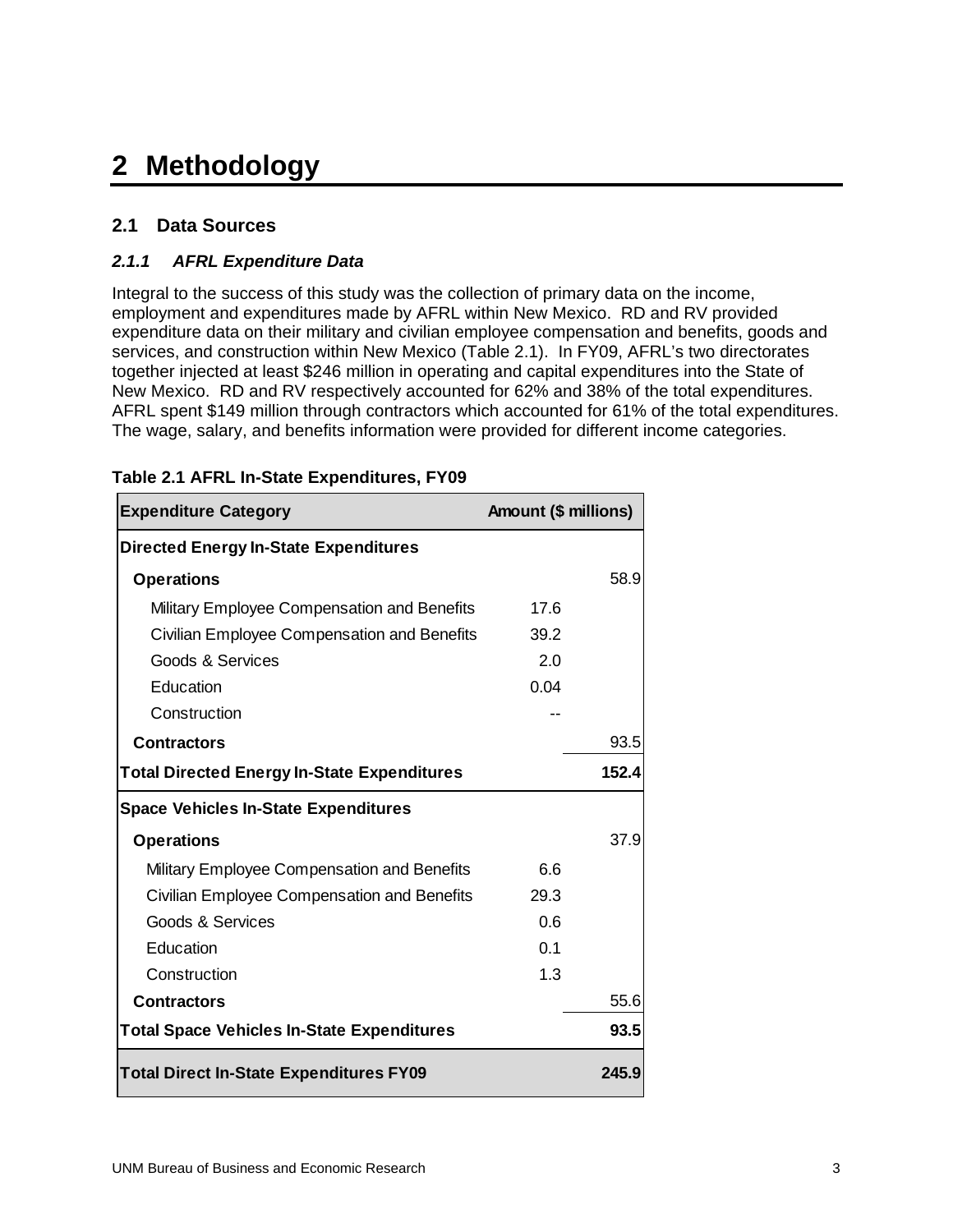BBER was also provided with a list of distinguished visitors and the duration of their visit to RD and RV during FY09. However, due to lack of comprehensive out-of-state visitor data, BBER did not venture to estimate the economic impacts originating from out-of-state visitor spending. During Federal Fiscal Year 2004, a total of 8,992 visitor days were identified with an estimated visitor spending of \$1.1 million. However, for FY09, BBER was able to obtain records of only 203 visitor days which BBER assumed was not representative of AFRL events that attracted out-of-state visitors.

In addition, La Luz Academy and Tech Transfer, whose expenditures are split 50/50 between RD and RV, provided their internal data separately. The La Luz Academy, an educational outreach program for middle and high-school students on science and engineering, contributes by fostering interest in engineering and scientific careers. Over 1000 New Mexico students participate each year. Although La Luz Academy direct expenditures on compensation and goods & services are included in this report, the potential impact of increasing the number of engineers and scientists in the New Mexico workforce was not easily quantifiable.

### *2.1.2 AFRL Employment*

Total employment at AFRL in FY09 was 849 (Table 2.2). RD employed 507 people in New Mexico (165 military and 342 civilian employees). RV employed 342 people (63 military, 269 civilian and 11 construction employees). With both directorates combined, 228 (27%) were military employees, 611 (72%) were civilian employees, and 11 (1%) were construction employees.

|                                                    | Number of<br><b>Employees</b> |     |
|----------------------------------------------------|-------------------------------|-----|
| <b>Directed Energy Employment</b>                  |                               | 507 |
| <b>Military Employees</b>                          | 165                           |     |
| Civilian Employees <sup>1</sup>                    | 342                           |     |
| <b>Space Vehicles Employment</b>                   |                               | 342 |
| <b>Military Employees</b>                          | 63                            |     |
| Civilian Employees <sup>1</sup>                    | 269                           |     |
| Employees on RV construction projects <sup>2</sup> | 11                            |     |
| <b>Total Direct In-State Employment FY09</b>       |                               | 849 |

#### **Table 2.2 AFRL Employment, FY09**

 $^{\text{1}}$  Includes La Luz Academy and Tech Transfer, which are split 0.5 FTE between RD and RV

 $^2$  Employment number estimated using IMPLAN for \$1.3 million in construction work. Not direct employees of RV.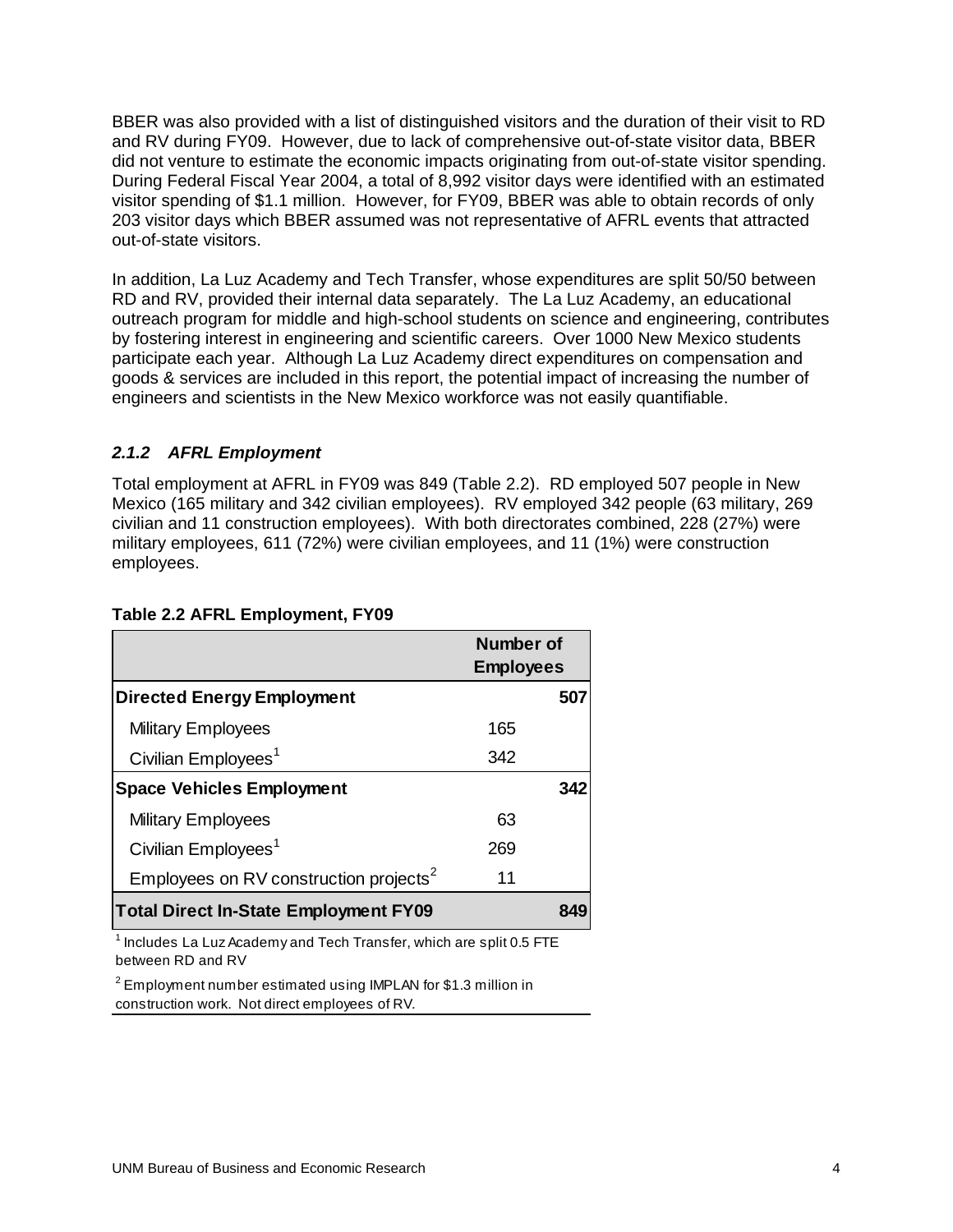#### *2.1.3 Contractor Survey*

BBER conducted a survey of RD and RV contractors to collect data on the expenditures by contractors in New Mexico in FY09 (10-1-08 to 9-31-09). The goal was to estimate expenditures by contractors that went directly into the New Mexico economy in the form of employment of New Mexicans and purchase of goods & services from New Mexico vendors.

Contractors selected for the survey were chosen using the Federal Procurement Data System (FPDS), a public searchable database of unclassified government contracts. BBER surveyed all (68) contractors who had contracts where 1) the contract was with RD or RV, 2) the primary place of performance or main location of the contract was in New Mexico, and 3) a portion of the contract dates fell within federal fiscal year 2009 (10-1-08 to 9-31-09). Appendix A contains details on the criteria for selection, a copy of the survey, information on the response rate, and a list of contractors who participated in the survey.

BBER put significant effort into obtaining survey responses and the result was a significant improvement in response rate, up from 30% in 2004 to 64% for this report. Candle Lane Consulting assisted in compiling the most recent specific contacts for each contract on record and BBER performed multiple follow-up calls to ultimately find the right contract manager for each contract surveyed. Because each contractor can be awarded multiple contracts, BBER estimated the response rate of both contractors and contracts (Appendix A.1). In the case of RD, a total of 92 contracts were surveyed from 40 contractors. BBER received a response from 58% of RD contractors resulting in a contract response rate of 55%. In the case of RV, a total of 45 contracts were surveyed from 28 contractors. BBER received a response from 71% of RV contractors resulting in a contract response rate of 82%.

Survey data were used to impute the numbers presented in the Table 2.3, which presents the AFRL contractors' in-state expenditures in FY09 by NAICS code. The total estimated in-state contract amount for various research activities amounted to \$149 million, of which \$93.5 million (63%) was from RD and \$55.6 million (37%) was from RV. This table includes estimated expenditure data for contractors who could not be contacted or who chose to not participate in the survey. The expenditures of these non-respondent contractors were estimated using the Action Obligation values provided in the FPDS database (Appendix A). Expenditure data related to classified contracts could not be provided by AFRL. As a result, this analysis may underreport the impacts of AFRL on New Mexico's economy.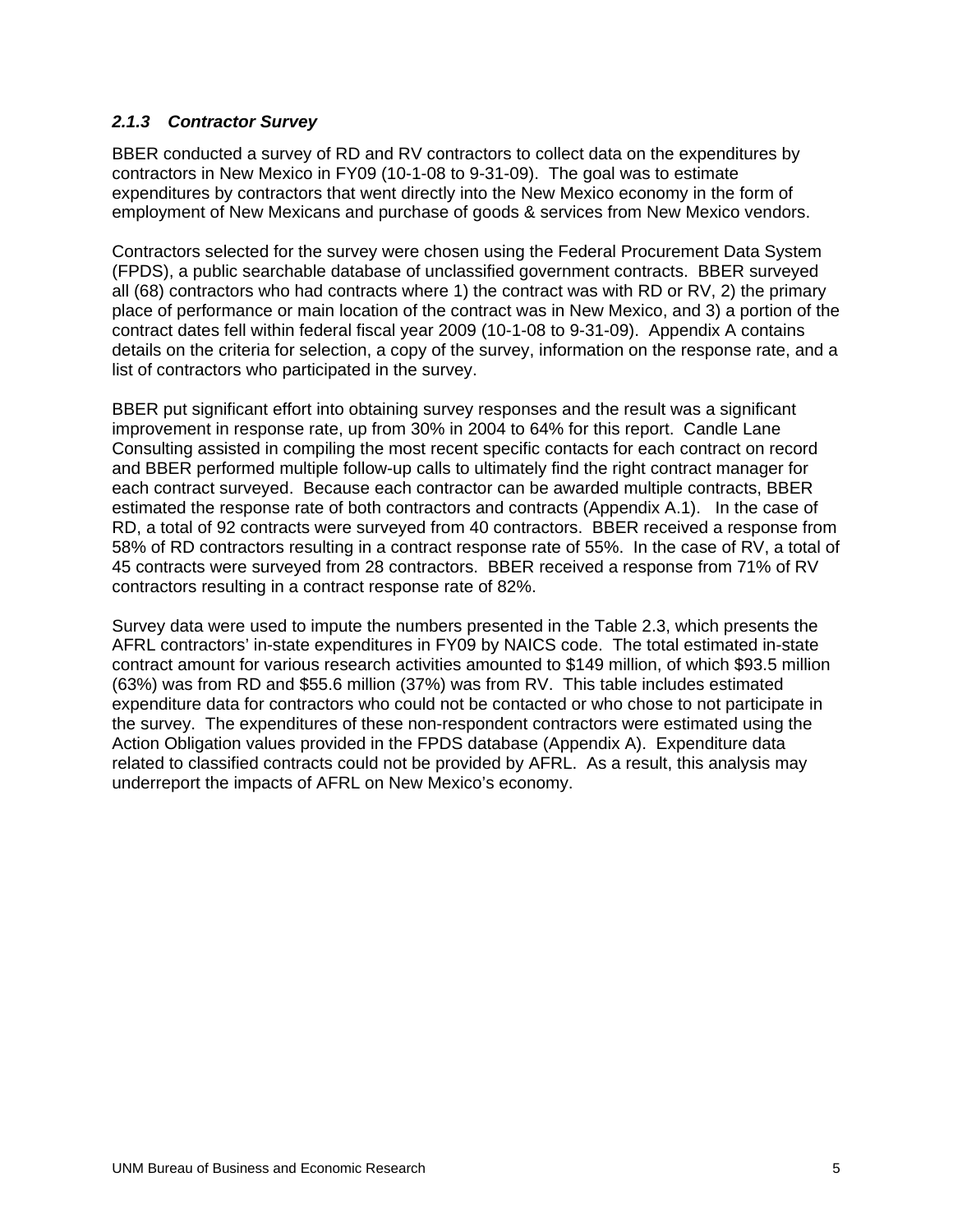|                                                                      | NAICS <sup>1</sup> NAICS Code Definition                                 | Amount <sup>2</sup> (\$ thousands) |        |  |  |
|----------------------------------------------------------------------|--------------------------------------------------------------------------|------------------------------------|--------|--|--|
|                                                                      | <b>Directed Energy</b>                                                   |                                    | 93,511 |  |  |
| 333512                                                               | Machine Tool (Metal Cutting Types) Manufacturing                         | 103                                |        |  |  |
| 334519                                                               | Other Measuring and Controlling Device Manufacturing                     | 53                                 |        |  |  |
| 541330                                                               | <b>Engineering Services</b>                                              | 27,483                             |        |  |  |
| 541711                                                               | Research and Development in Biotechnology                                | 53                                 |        |  |  |
| 541712                                                               | Research and Development in the Physical, Engineering, and Life Sciences | 64,638                             |        |  |  |
| 541720                                                               | Research and Development in the Social Sciences and Humanities           | 98                                 |        |  |  |
| 541990                                                               | All Other Professional, Scientific, and Technical Services               | 92                                 |        |  |  |
| 561621                                                               | <b>Security Systems Services</b>                                         | 991                                |        |  |  |
|                                                                      | <b>Space Vehicles</b>                                                    |                                    | 55,621 |  |  |
| 334413                                                               | Semiconductor and Related Device Manufacturing                           | 443                                |        |  |  |
| 336419                                                               | Other Guided Missile and Space Vehicle Parts and Auxiliary Equipment Mfg | 4,116                              |        |  |  |
| 541330                                                               | <b>Engineering Services</b>                                              | 2,252                              |        |  |  |
| 541380                                                               | <b>Testing Laboratories</b>                                              | 154                                |        |  |  |
| 541513                                                               | <b>Computer Facilities Management Services</b>                           | 17,869                             |        |  |  |
| 541519                                                               | <b>Other Computer Related Services</b>                                   | 288                                |        |  |  |
| 541690                                                               | Other Scientific and Technical Consulting Services                       | 1,196                              |        |  |  |
| 541712                                                               | Research and Development in the Physical, Engineering, and Life Sciences | 26,152                             |        |  |  |
| 541720                                                               | Research and Development in the Social Sciences and Humanities           | 156                                |        |  |  |
| 561210                                                               | <b>Facilities Support Services</b>                                       | 41                                 |        |  |  |
| 611310                                                               | Colleges, Universities, and Professional Schools                         | 1,737                              |        |  |  |
| (blank)                                                              | NAICS code not specified                                                 | 1,216                              |        |  |  |
| <b>Total Direct In-State Contractor Expenditures FY09</b><br>149,131 |                                                                          |                                    |        |  |  |

### **Table 2.3 Contractor In-State Expenditures by NAICS Code, FY09**

 $1$  Expenditures are aggregated by NAICS code for analysis by IMPLAN. Individual contractor responses are confidential.

<sup>2</sup> Includes both contractors who responded to BBER's contractor survey and estimates from the FPDS for expenditures of contractors who could not be contacted or who chose not to participate.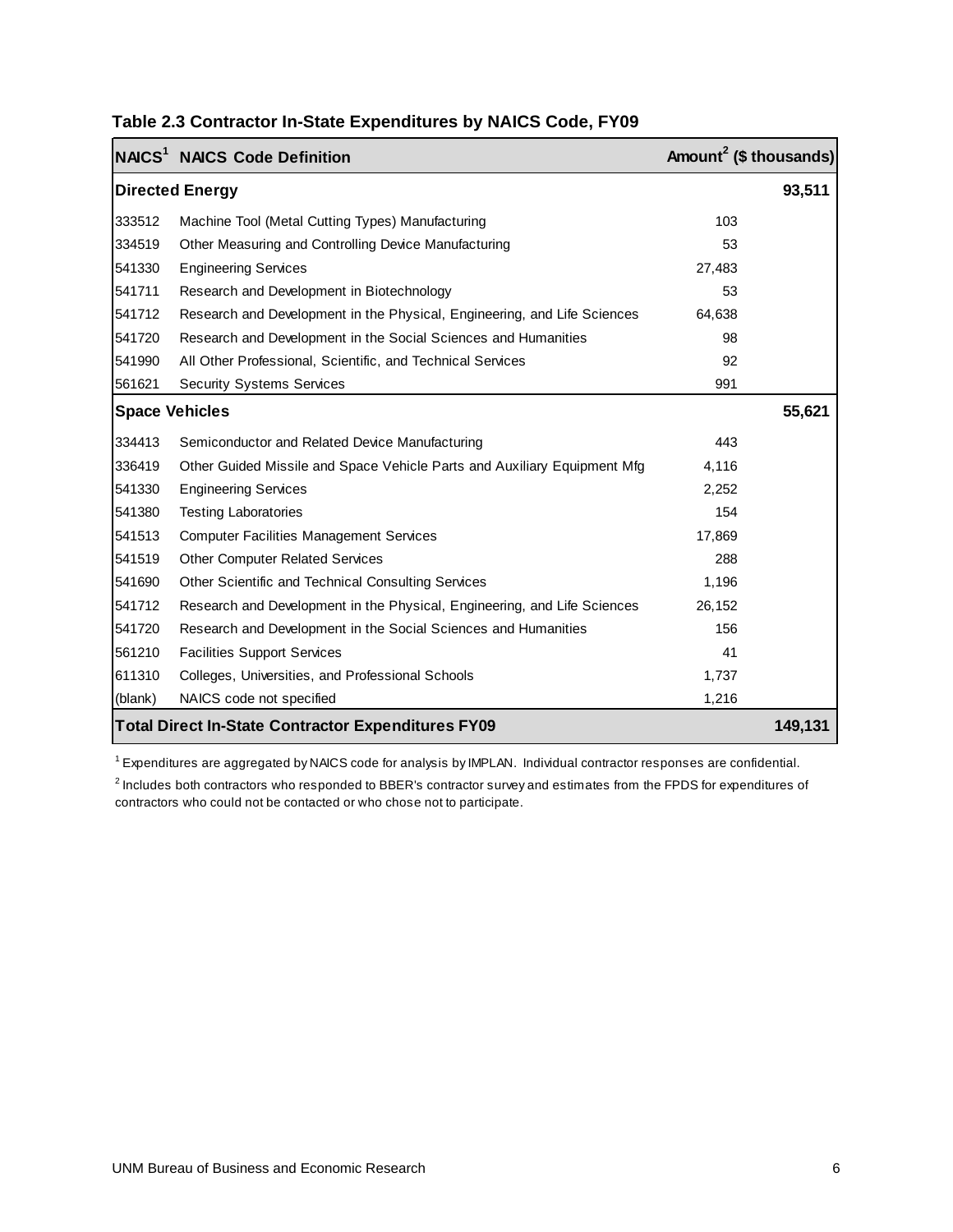## **2.2 Economic Modeling Using IMPLAN**

The IMPLAN Version 3.0 economic impact model<sup>2</sup> was used to measure the direct, indirect and induced impacts of AFRL on the New Mexico economy.

The IMPLAN Model databases draw from a variety of data sources to develop an input-output table appropriate for an individual state or other geographic unit and can be used in estimating the total economic impacts of economic activity. **Direct impacts** come from AFRL operations, e.g., payroll employment, local purchases on goods and services, and from AFRL capital outlays such as construction projects. **Indirect impacts** are a result of spending by New Mexico companies (contractors) from which AFRL buys goods and services. This spending creates a demand for the goods and services of local companies, which must then subsequently purchase their own goods and services to produce their product. The sum totals of these iterative purchases are termed indirect impacts. **Induced impacts** result when the employees supported by AFRL activities spend their earnings on items such as housing, food, clothing, or childcare. This spending *induces* additional employment in many sectors of the economy, such as jobs at the local grocery store. Indirect and induced impacts are estimated using economic impact models, such as IMPLAN. Appendix B details the methodology of economic modeling.

### **2.3 State of New Mexico as Impact Region**

Economic impact analysis is concerned with estimating the effects on the overall economy of a region from funds that enter the economy's spending stream from outside the region. In this case the region is New Mexico. All AFRL funding is received either directly or indirectly from the federal government and AFRL operates on a military base funded by the Department of Defense. Thus, all expenditures and outlays in support of AFRL bring new dollars into the State. Economic impacts are most commonly measured and defined in terms of employment and income. The employment and income impacts are calculated by researching and analyzing the direct impacts and by using standard multiplier techniques to estimate the indirect and induced effects.

New Mexico benefits economically from all federal funds appropriated to AFRL that are actually expended in the State. These expenditures increase the overall economic activity in the state and produce benefits in three distinct stages. First, a portion of AFRL expenditures directly supports jobs, payroll and benefits for RD and RV employees residing in New Mexico. These jobs generate immediate gains in New Mexico household income, which in turn produces tax revenue for state and local government. Second, AFRL expenditures with contractors and on goods and services (for example, utilities, travel, and building maintenance) indirectly support additional jobs, income and tax revenue within the state. Finally, New Mexico's economy benefits through subsequent rounds of spending by households and businesses. This spending induces additional employment, income and tax revenue.

 $\overline{a}$ 

<sup>&</sup>lt;sup>2</sup> Minnesota IMPLAN Group, Inc. IMPLAN System (data & software), 1725 Tower Drive West, Suite 140, Stillwater, MN 55082. http://www.implan.com. The IMPLAN model is widely used in conducting economic impact analyses for different regions. BBER used the IMPLAN model version 3.0 in this analysis.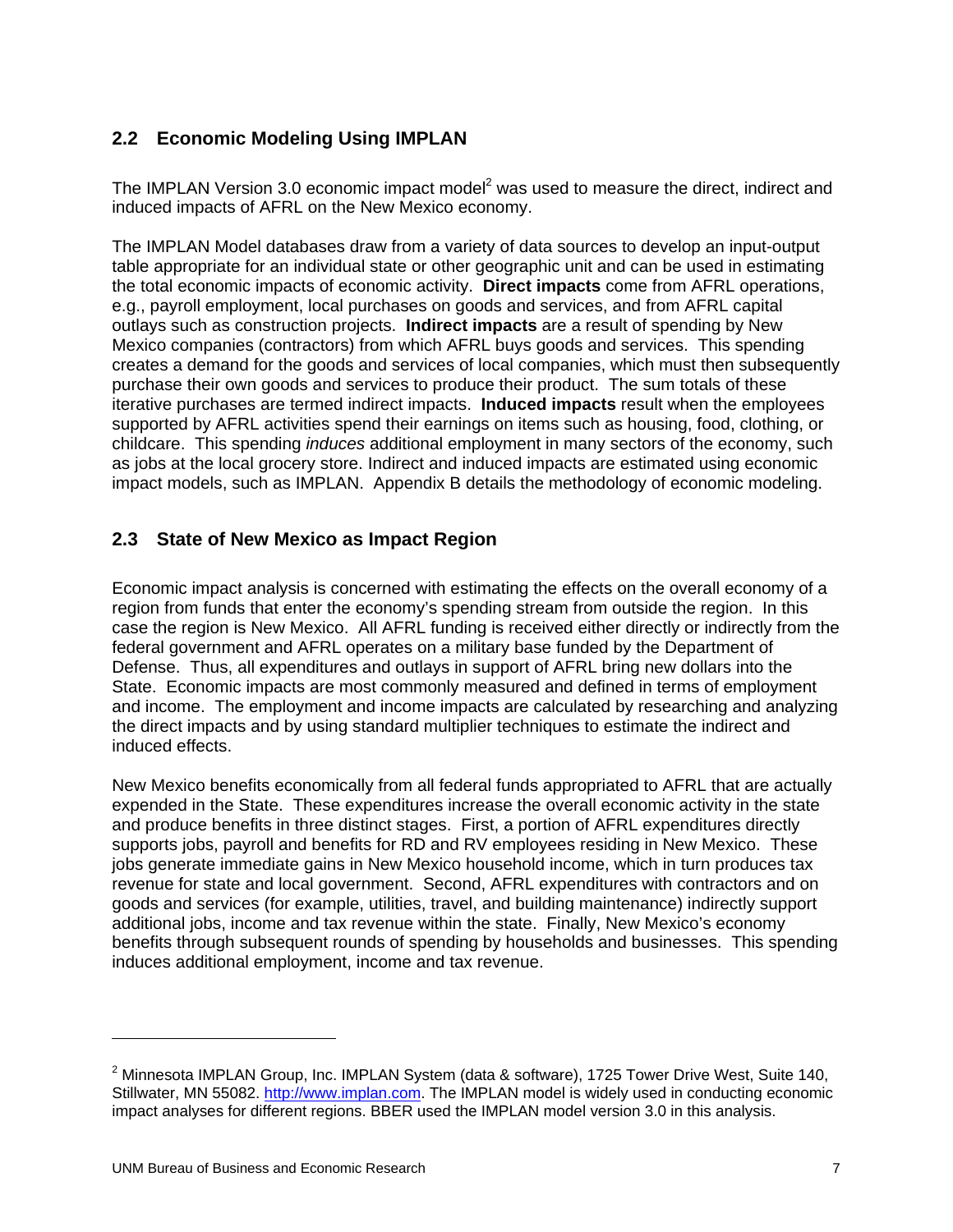## **3 Economic Impacts of AFRL at Kirtland AFB on the New Mexico Economy**

In FY09, AFRL accounted for \$97 million in expenditures and directly created 849 jobs and \$93 million in salaries and benefits in New Mexico. This is a slight decrease from FY04 when total direct employment was 876. In addition, in FY09, contractors spent \$149 million and directly created 1,072 jobs and \$77 million in salaries and benefits in New Mexico. Altogether, AFRL spent \$246 million within New Mexico in FY09.

The total economic impact of the \$246 million from AFRL direct in-state expenditures in FY09 is estimated to have supported \$461 million in industry output and 3,835 jobs with \$237 million in labor income (Table ES.1). Looking at each Directorate individually, the total economic impact of RD including their contractors was \$285.5 million in industry output, 2,412 jobs and \$150 million in labor income (Table 3.1). The total economic impact of RV including their contractors was \$176 million in industry output, 1,423 jobs and \$86.8 million in labor income (Table 3.4).

It is estimated that the total tax revenues to the State in FY09 as a result of the spending by AFRL amounted to \$16.6 million consisting of \$7.8 million in GRT, \$3.5 million in property tax and \$5.3 million in personal income tax.

The following sections present the economic impacts of RD and RV in detail.

### **3.1 Economic Impacts of the Directed Energy Directorate**

Table 3.1 presents the total economic impacts of RD on the New Mexico economy. It includes impacts associated with RD operation and RD contractor expenditures that occurred in New Mexico. The total economic impact to the State was 2,412 in employment, \$150 million in labor income, and \$285 million in industry output. Table 3.2 details RD operation impacts and Table 3.3 details contractor impacts associated with RD research and development expenditures in New Mexico. It is estimated that 507 military and civilian direct jobs, \$57 million in labor income and \$59 million in total expenditures produced an additional 467 indirect and induced jobs, \$16.3 million in indirect and induced labor income, \$55.5 million in indirect and induced output resulting in a total impact of 973 jobs, \$73.2 million in labor income and \$114.4 million in industry output.

| <b>Impact Type</b> | <b>Number of</b><br><b>Employees</b> | Labor<br>Income<br>$$$ millions) | <b>Value</b><br><b>Added</b><br>(\$ millions) | <b>Output</b><br>$($$ millions) |
|--------------------|--------------------------------------|----------------------------------|-----------------------------------------------|---------------------------------|
| Total              | 2,412                                | \$150.2                          | \$178.1                                       | \$285.5                         |

### **Table 3.1 Total Economic Impacts of RD (Operations and Contractors), FY09**

UNM Bureau of Business and Economic Research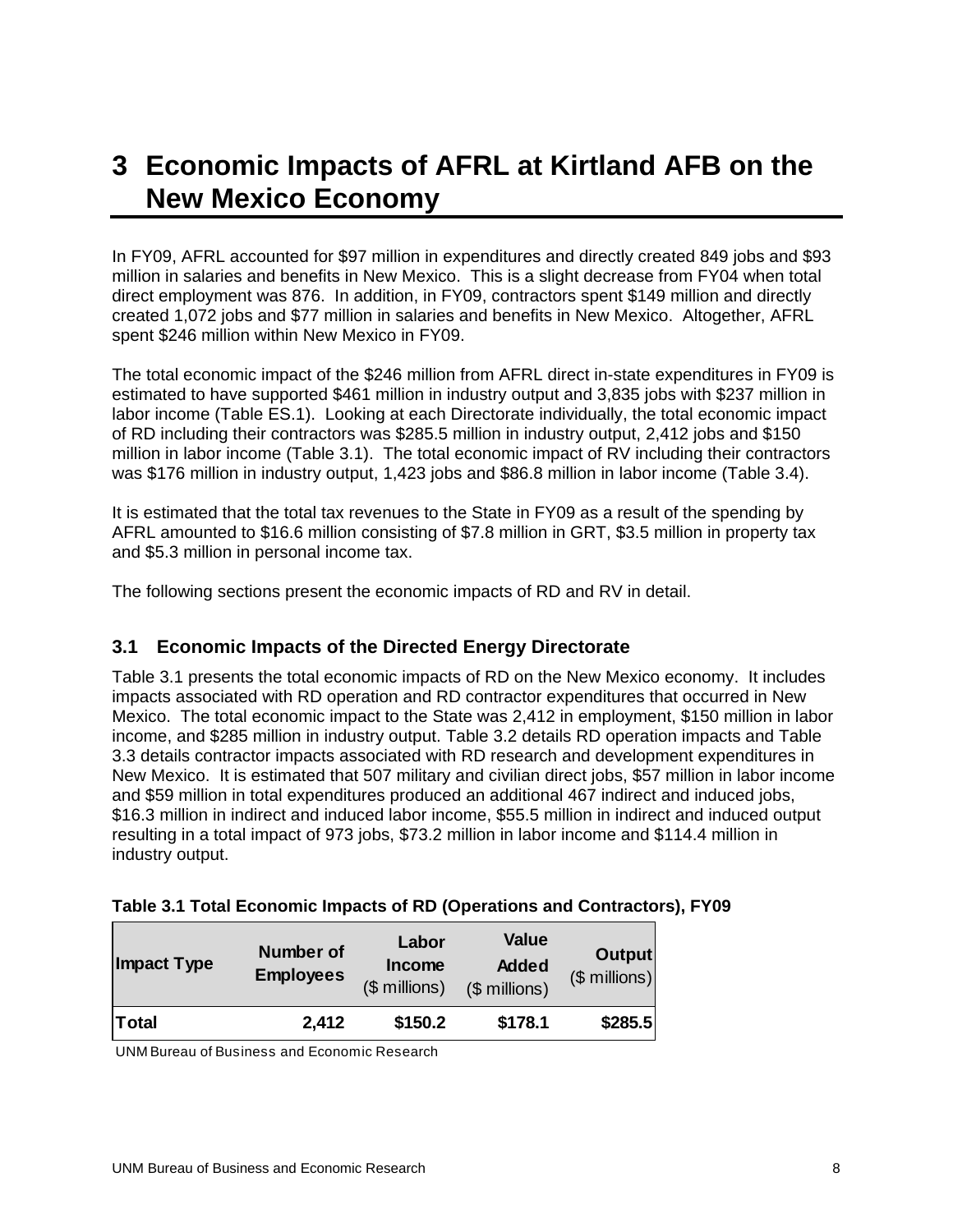| <b>Impact Type</b> | Number of<br>Employees <sup>1</sup> | Labor<br>Income <sup>2</sup><br>(\$ millions) | <b>Value</b><br>Added <sup>3</sup><br>(\$ millions) | Output <sup>4</sup><br>$($$ millions) |
|--------------------|-------------------------------------|-----------------------------------------------|-----------------------------------------------------|---------------------------------------|
| <b>Direct</b>      | 507                                 | \$56.8                                        | \$56.8                                              | \$58.9                                |
| Indirect           | 64                                  | \$3.0                                         | \$4.5                                               | \$11.5                                |
| Induced            | 403                                 | \$13.3                                        | \$24.5                                              | \$44.0                                |
| Total              | 973                                 | \$73.2                                        | \$85.9                                              | \$114.4                               |

**Table 3.2 Economic Impacts of RD Operations, FY09** 

UNM Bureau of Business and Economic Research

 $1$  Direct Employees = Directed Energy military and civilian employees

 $2$  Direct Labor Income = Directed Energy employee compensation including benefits

 $3$  Value Added = Employee compensation, proprietor income, other property income and indirect business taxes

 $4$  Direct Output = Directed Energy total NM expenditures on operations including both compensation and goods and services

RD contracted out a significant portion of its research and development activities to various in and out-of-state contractors (including both private and public institutions) whose primary place of performance or main location was in New Mexico according to the FPDS database (Table 3.3). BBER estimated that RD contracted out \$93.5 million worth of R & D activities in FY09. Using IMPLAN, BBER also estimated that the total economic impact of contractors to the State was 1,439 jobs, \$77 million in labor income and \$171 million in economic output. Direct job numbers reported by the contractors may be significantly different from the numbers produced by our analysis. The disparity is due to the fact that the IMPLAN model estimates on an annual basis, whereas, contractors may report a job number for a time period that is relatively shorter or longer. Furthermore, BBER had to rely on the IMPLAN model to estimate the employment, income and output for the activities of non-respondent contractors. Therefore, BBER relied on the model to estimate the direct impacts of the RD contractors.

| <b>Impact Type</b> | <b>Number of</b><br>Employes <sup>1</sup> | Labor<br>Income <sup>2</sup><br>$($$ millions) | <b>Value</b><br>Added <sup>3</sup><br>(\$ millions) | Output <sup>4</sup><br>$($$ millions) |
|--------------------|-------------------------------------------|------------------------------------------------|-----------------------------------------------------|---------------------------------------|
| Direct             | 725                                       | \$52.1                                         | \$49.3                                              | \$93.5                                |
| Indirect           | 299                                       | \$11.2                                         | \$17.8                                              | \$32.4]                               |
| Induced            | 415                                       | \$13.7                                         | \$25.1                                              | \$45.1]                               |
| <b>Total</b>       | 1,439                                     | \$77.0                                         | \$92.2                                              | \$171.0                               |

#### **Table 3.3 Economic Impacts of RD Contractors, FY09**

UNM Bureau of Business and Economic Research

 $1$  Direct Employees = Contractor employees

 $2^2$  Direct Labor Income = Contractor employee compensation including benefits

 $3$  Value Added = Employee compensation, proprietor income, other property income and indirect business taxes

 $4$  Direct Output = Contractor total expenditures on operations including both payroll and goods and services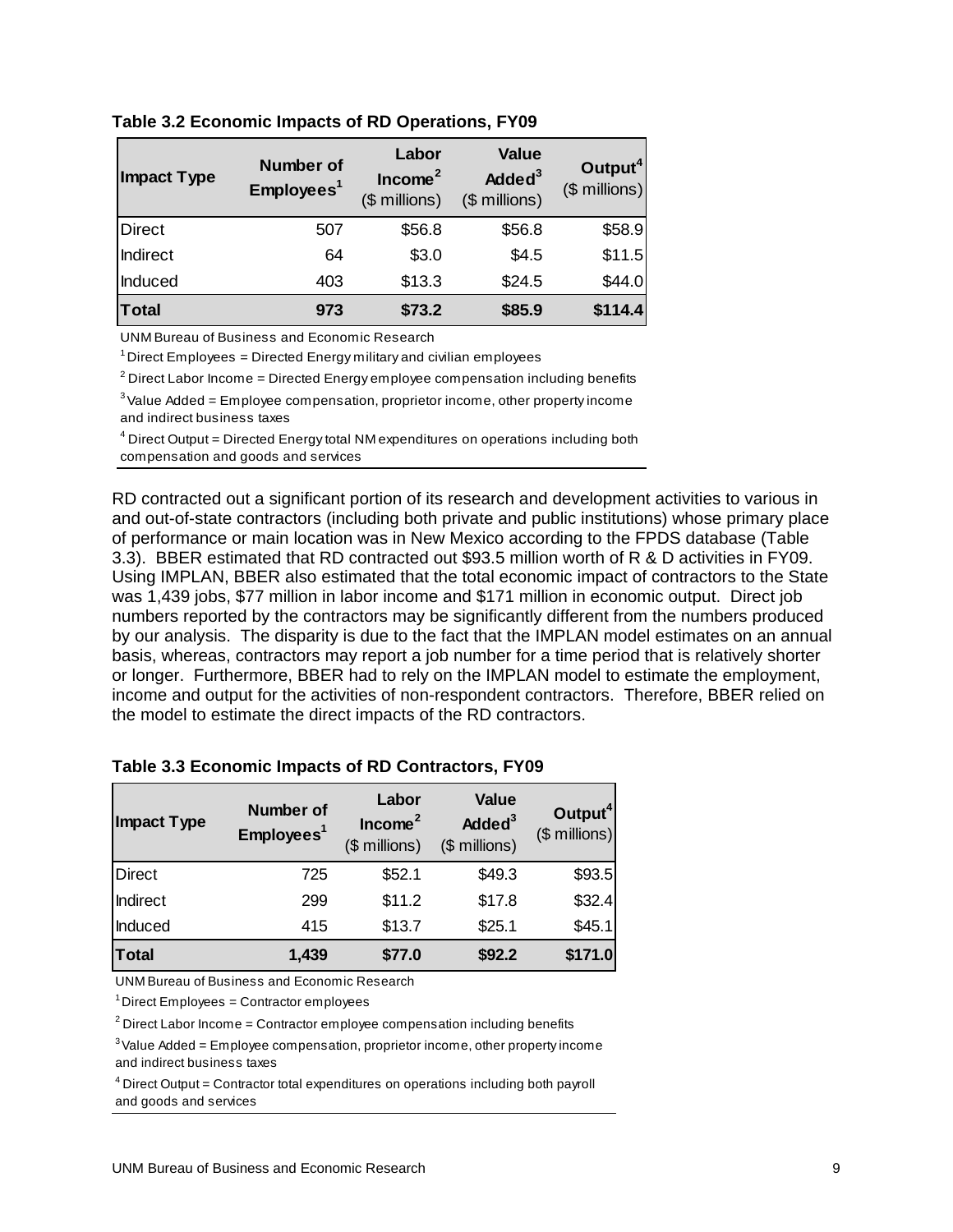### **3.2 Economic Impacts of the Space Vehicles Directorate**

Table 3.4 presents the total economic impacts of RV on the New Mexico economy. The total impact to the state was 1,423 in employment, \$87 million in labor income, and \$176 million in industry output. These impacts include not only RV operations and construction but also contractors' impacts in the State of New Mexico. Table 3.5 details the economic impacts of RV operations and construction. In FY09, 342 persons were employed directly by RV with \$36.4 million in compensation. As a result of RV's expenditures in the State, an additional 301 jobs with \$11 million in labor income were created through indirect and induced spending. Construction impacts accounted for about 2% of the total (Table 3.6).

| <b>Impact</b> | <b>Number of</b><br><b>Employees</b> | Labor<br>Income<br>$($$ millions) | <b>Value</b><br><b>Added</b><br>(\$ millions) | <b>Output</b><br>$($$ millions) |
|---------------|--------------------------------------|-----------------------------------|-----------------------------------------------|---------------------------------|
| <b>Total</b>  | 1,423                                | \$86.8                            | \$106.3                                       | \$176.0                         |

### **Table 3.4 Total Economic Impacts of RV Operations, Contractors and Construction, FY09**

UNM Bureau of Business and Economic Research

| <b>Impact Type</b> | <b>Number of</b><br>Employees <sup>1</sup> | Labor<br>Income <sup>2</sup><br>$($$ millions) | <b>Value</b><br>Added <sup>3</sup><br>$($$ millions) | Output <sup>4</sup><br>$($$ millions) |
|--------------------|--------------------------------------------|------------------------------------------------|------------------------------------------------------|---------------------------------------|
| Direct             | 342                                        | \$36.4                                         | \$36.4                                               | \$37.9                                |
| Indirect           | 41                                         | \$2.0                                          | \$3.0                                                | \$7.6                                 |
| Induced            | 260                                        | \$8.6                                          | \$15.7                                               | \$28.3                                |
| Total              | 644                                        | \$46.9                                         | \$55.1                                               | \$73.7                                |

#### **Table 3.5 Economic Impacts of RV Operations and Construction, FY09**

UNM Bureau of Business and Economic Research

 $1$  Direct Employees = Space Vehicle military, civilian, and construction employees

 $2^2$  Direct Labor Income = Space Vehicle employee compensation including benefits

 $3$  Value Added = Employee compensation, proprietor income, other property income and indirect business taxes

<sup>4</sup> Direct Output = Space Vehicle total expenditures on operations including both payroll, allowance, and goods and services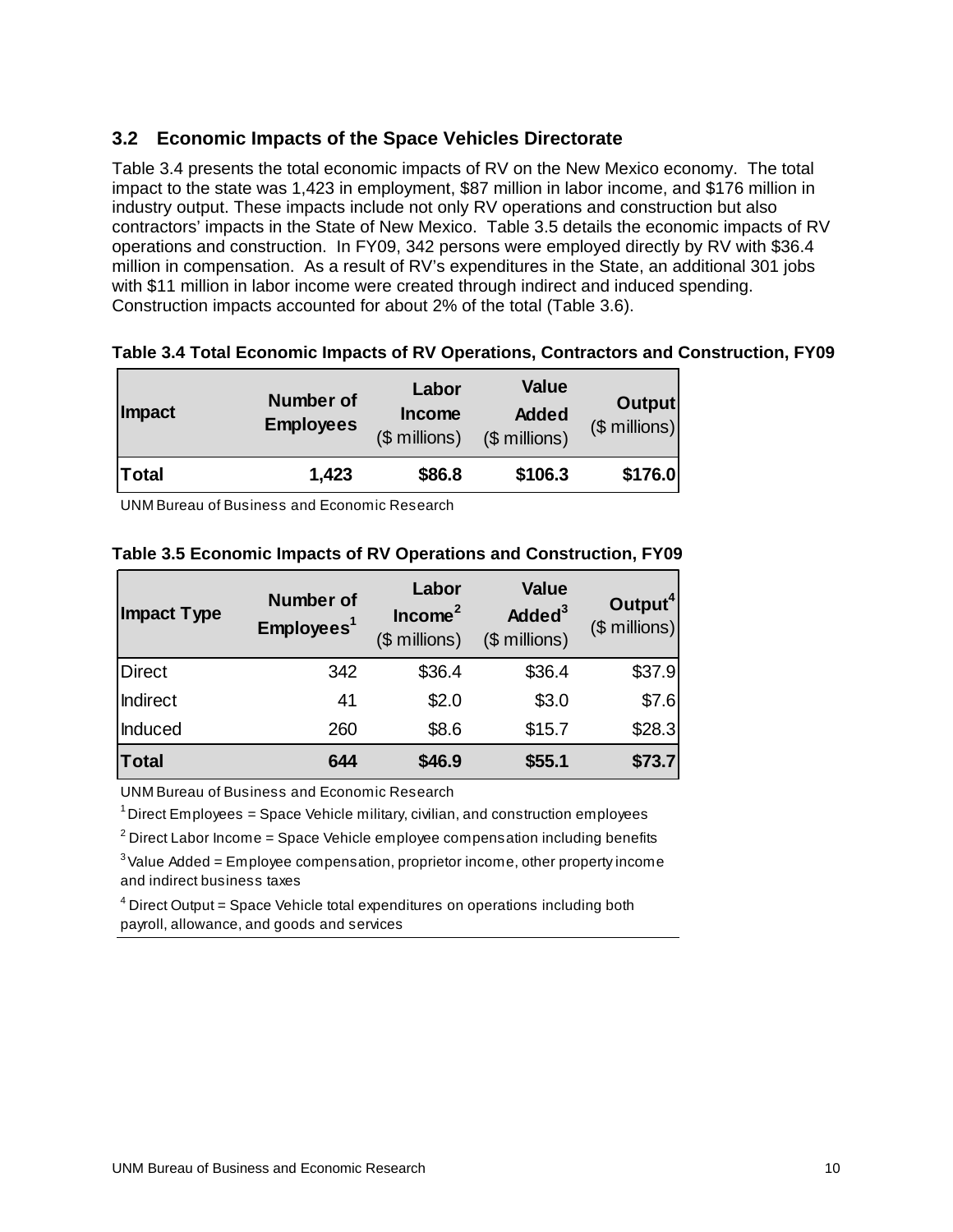| <b>Impact Type</b> | Number of<br><b>Employees</b> | Labor<br><b>Income</b><br>$$$ millions) | <b>Value</b><br><b>Added</b><br>(\$ millions) | <b>Output</b><br>$($$ millions) |
|--------------------|-------------------------------|-----------------------------------------|-----------------------------------------------|---------------------------------|
| <b>Direct</b>      | 11                            | \$0.47                                  | \$0.52                                        | \$1.26                          |
| Indirect           | 3                             | \$0.15                                  | \$0.22                                        | \$0.44                          |
| Induced            | 4                             | \$0.13                                  | \$0.25                                        | \$0.44                          |
| <b>Total</b>       | 18                            | \$0.75                                  | \$0.98                                        | \$2.13                          |

**Table 3.6 Economic Impacts of RV Construction Activities, FY09** 

As in RD, RV also contracted out a significant portion of its research and development activities to various contractors whose primary place of performance or main location was in New Mexico (Table 3.7). The contractors who received funding from RV are estimated to have spent \$55.6 million on employee compensation and purchases of goods and services in FY09. Using IMPLAN, BBER estimated that the total economic impact of contractors to the State was 779 in employment, \$40 million in compensation and \$102 million in industry output. Direct job numbers reported by the contractors may be significantly different from the numbers produced by our analysis. The disparity is due to the fact that the IMPLAN model estimates on an annual basis, whereas, contractors may report a job number for a time period that is relatively shorter or longer. In addition, IMPLAN uses in its analysis a national average for the industry which may not coincide with the type of companies contracted by AFRL. Furthermore, BBER had to rely on the IMPLAN model to estimate the employment, income and output for the activities of non-respondent contractors. Therefore, BBER relied on the model to estimate the direct impacts of the RV contractors.

| <b>Impact Type</b> | <b>Number of</b><br>Employees <sup>1</sup> | Labor<br>Income <sup>2</sup><br>$($$ millions) | <b>Value</b><br>Added <sup>3</sup><br>$($$ millions) | Output <sup>4</sup><br>$($$ millions) |
|--------------------|--------------------------------------------|------------------------------------------------|------------------------------------------------------|---------------------------------------|
| Direct             | 347                                        | \$24.9                                         | \$25.4                                               | \$55.6                                |
| <b>Indirect</b>    | 217                                        | \$7.9                                          | \$12.8                                               | \$23.3                                |
| Induced            | 215                                        | \$7.1                                          | \$13.0                                               | \$23.3                                |
| <b>Total</b>       | 779                                        | \$39.9                                         | \$51.2                                               | \$102.3                               |

#### **Table 3.7 Economic Impacts of RV Contractors, FY09**

UNM Bureau of Business and Economic Research

<sup>1</sup> Direct Employees = Contractor employees

 $2$  Direct Labor Income = Contractor employee compensation including benefits

 $3$  Value Added = Employee compensation, proprietor income, other property income and indirect business taxes

 $4$  Direct Output = Contractor total expenditures on operations including both payroll and goods and services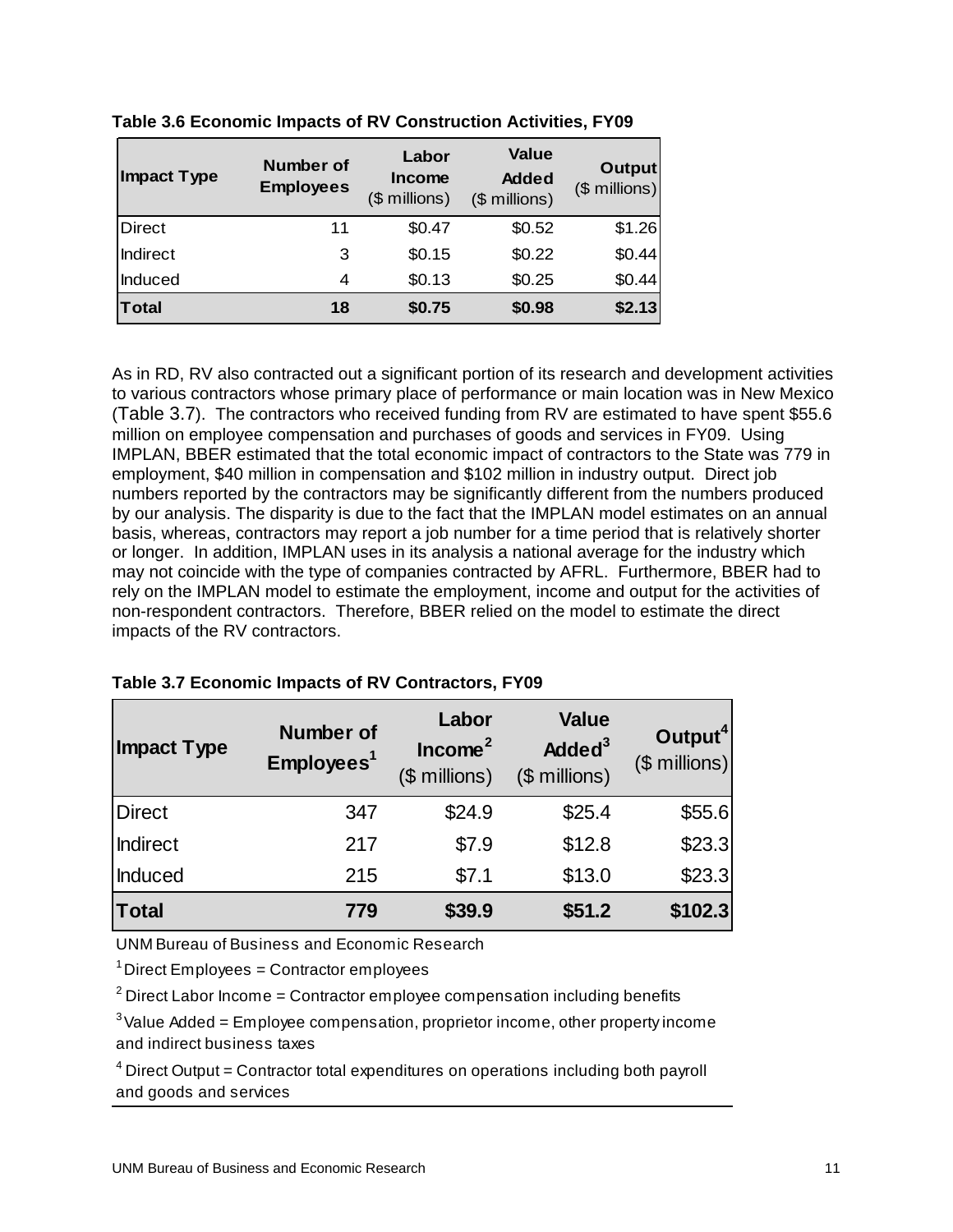### **3.3 Tax Revenue Impacts for the State**

The revenue impacts of AFRL were estimated for the State for gross receipt tax (GRT), property tax and income tax. BBER compared two methods for estimating tax impacts, one using IMPLAN and the other using the Institute on Taxation and Economic Policy's tax burden rate<sup>3</sup> by income group for New Mexico. Both methods produced similar results. It is estimated that the total tax revenues to the State in FY09 as a result of the spending by AFRL amounted to \$16.6 million consisting of \$7.8 million in GRT, \$3.5 million in property tax and \$5.3 million in personal income tax. Roughly 62% (\$6.2 million) of these were accounted for by Directed Energy Directorate activities. Additionally, the personal income tax that went to the Federal Government is estimated to be \$11.9 million.

<sup>3</sup> Institution on Taxation & Economic Policy. *Who Pays? A Distributional Analysis of the Tax Systems in All 50 States.* Third edition, Nov. 2009, p78. http://www.itepnet.org/whopays3.pdf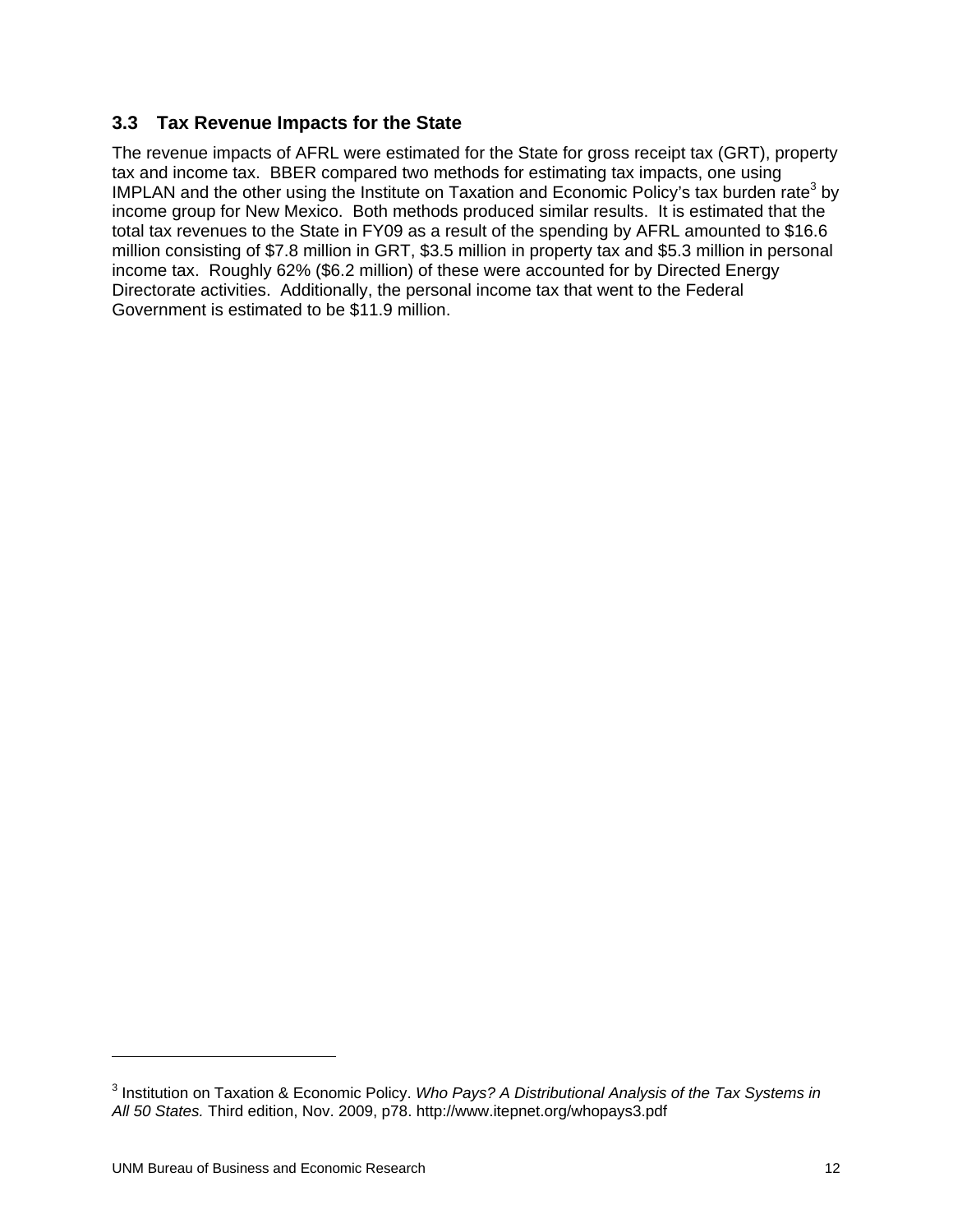# **Appendix A. Contractor Survey**

The survey of contractors contained a letter of authorization from the appropriate directorate, a letter from BBER specifying the contract number(s), survey directions, and a hardcopy of the survey. The list of contractors was based on a database search of the Federal Procurement Data System  $(FPDS)^4$ . Contractors where selected if they met all the following criteria:

- Contracting Office ID = FA9451 (Directed Energy) or FA9453 (Space Vehicles)
- PPP State or Vendor State is in New Mexico (PPP = Primary Place of Performance)
- Effective Date starts on or before 9/30/2009
- Completion Date, Est. Ultimate Completion Date, or Last Date to Order starts on or after 10/1/2008

The survey was conducted from September through November 2010. Appendix Table A.1 presents the survey response rates. Appendix Table A.2 credits the contractors who participated. Appendix Table A.3 presents the expenditure data collected from contractors who chose to participate in the survey. Individual responses are confidential.

| <b>Directorate</b> | <b>Mailed</b> | Total Letters   Total Responses   % Responses   Total Contracts   Total Contracts   % Contracts  <br><b>Received</b> | <b>Received</b> | <b>Surveyed</b> | <b>Received</b> | <b>Received</b> |
|--------------------|---------------|----------------------------------------------------------------------------------------------------------------------|-----------------|-----------------|-----------------|-----------------|
| Space Vehicles     | 28            | 20                                                                                                                   | 71%             | 45              | 37              | 82%             |
| Directed Energy    | 40            | 23                                                                                                                   | 58%             | 92              | 51              | 55%             |
| <b>Total</b>       | 68            | 43                                                                                                                   | 63%             | 137             | 88              | 64%             |

#### **Appendix Table A.1 Contractor Survey Response Rate**

For contractors who could not be contacted or who chose not to participate in the survey, BBER estimated their impact on New Mexico using the sum of the Action Obligation<sup>5</sup> values from the FPDS. Survey responses are more accurate than the sum of the Action Obligation values because they reflect the contractor's actual FY09 in-state expenditures. To find out how close the FPDS sum of action obligation values were to the true expenditures reported in survey responses, BBER compared expenditure data from contractors who responded to the survey to the sum of the Action Obligation values for each contract. The RD survey response total expenditures were an average of 53% lower and RV were an average of 46% lower when compared to the sum of the Action Obligation values from the FPDS for each corresponding contract. To correct the FPDS data of contractors who did not participate in the survey, these average percentages were used to determine what fraction of the Action Obligation values were reasonable. The sum of the action obligation values for non-respondent contractors was multiplied by 0.53 (RD contracts) or 0.46 (RV contracts) and the resulting values were assumed to be the FY09 expenditures.

 $\overline{a}$ 

<sup>&</sup>lt;sup>4</sup> A searchable database of federal contracts available at https://www.fpds.gov/fpdsng\_cms/.

 $^{\text{4}}\,$  A searchable database of federal contracts available at <u>https://www.fpds.gov/fpdsng\_cms/</u>.<br><sup>5</sup> The Action Obligation value is the value obligated or de-obligated by each modification related to a contract. Most contracts have multiple action obligations.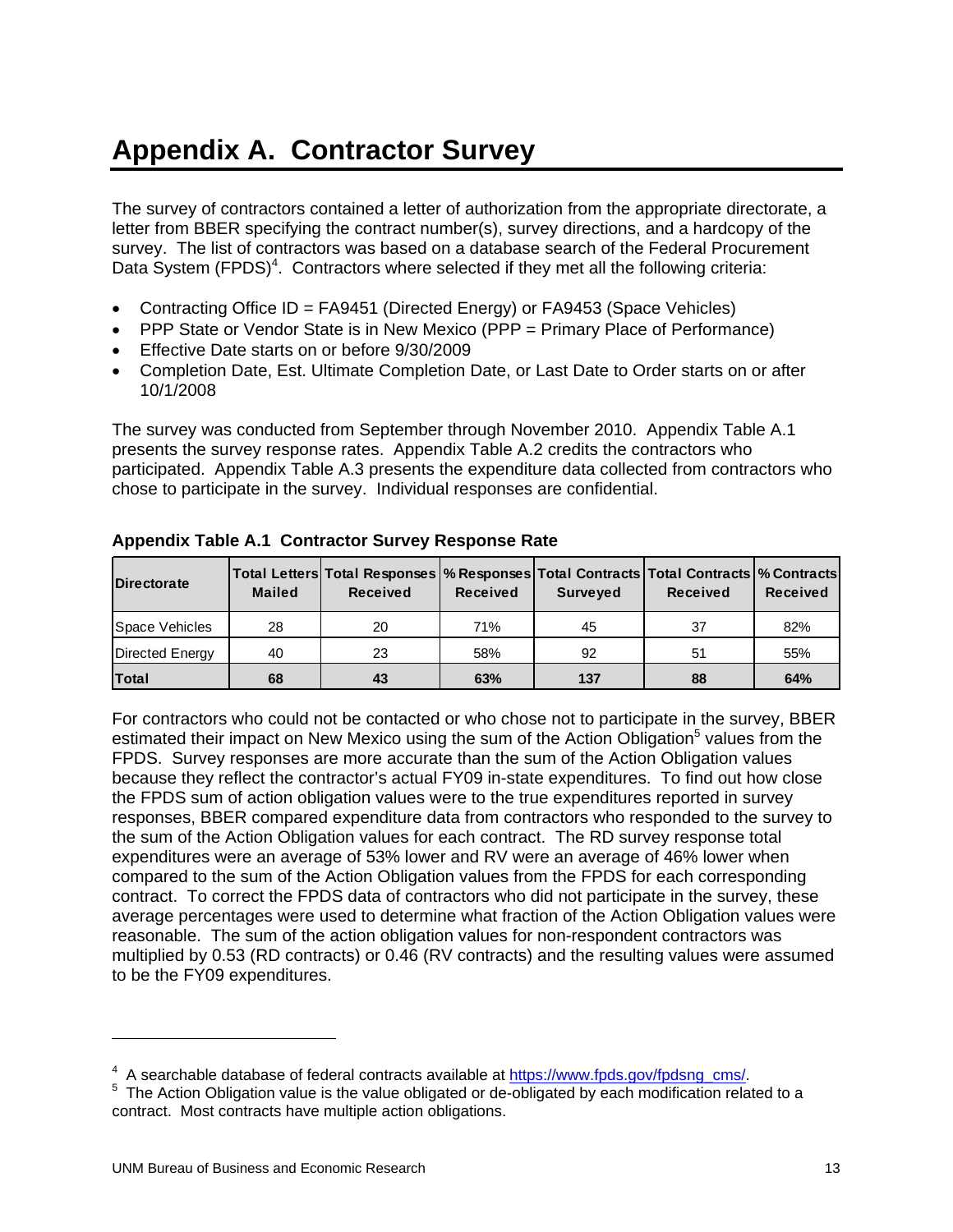## **Appendix Table A.2 Participants in Contractor Survey**

Table A.2 Removed to Avoid Disclosure

| <b>Expenditure Category</b>                        | Amount (\$ thousands) |        |
|----------------------------------------------------|-----------------------|--------|
| <b>Directed Energy Contractor Survey Responses</b> |                       |        |
| Total Expenditures <sup>1</sup>                    |                       | 49,045 |
| Compensation                                       | 20,245                |        |
| Goods & Services                                   | 2,833                 |        |
| Construction                                       | 63                    |        |
| <b>Space Vehicles Contractor Survey Responses</b>  |                       |        |
| Total Expenditures <sup>1</sup>                    |                       | 30,497 |
| Compensation                                       | 12,876                |        |
| Goods & Services                                   | 13,409                |        |
| Construction                                       |                       |        |
| <b>Total Contractor Survey Responses FY09</b>      |                       |        |

### **Appendix Table A.3 Contractor Expenditures from Survey Responses, FY09**

<sup>1</sup> In BBER's contractor survey, total expenditures is determined by the contractor and is the sum of compensation, goods & services, construction *and* any additional in-state FY09 expenditures.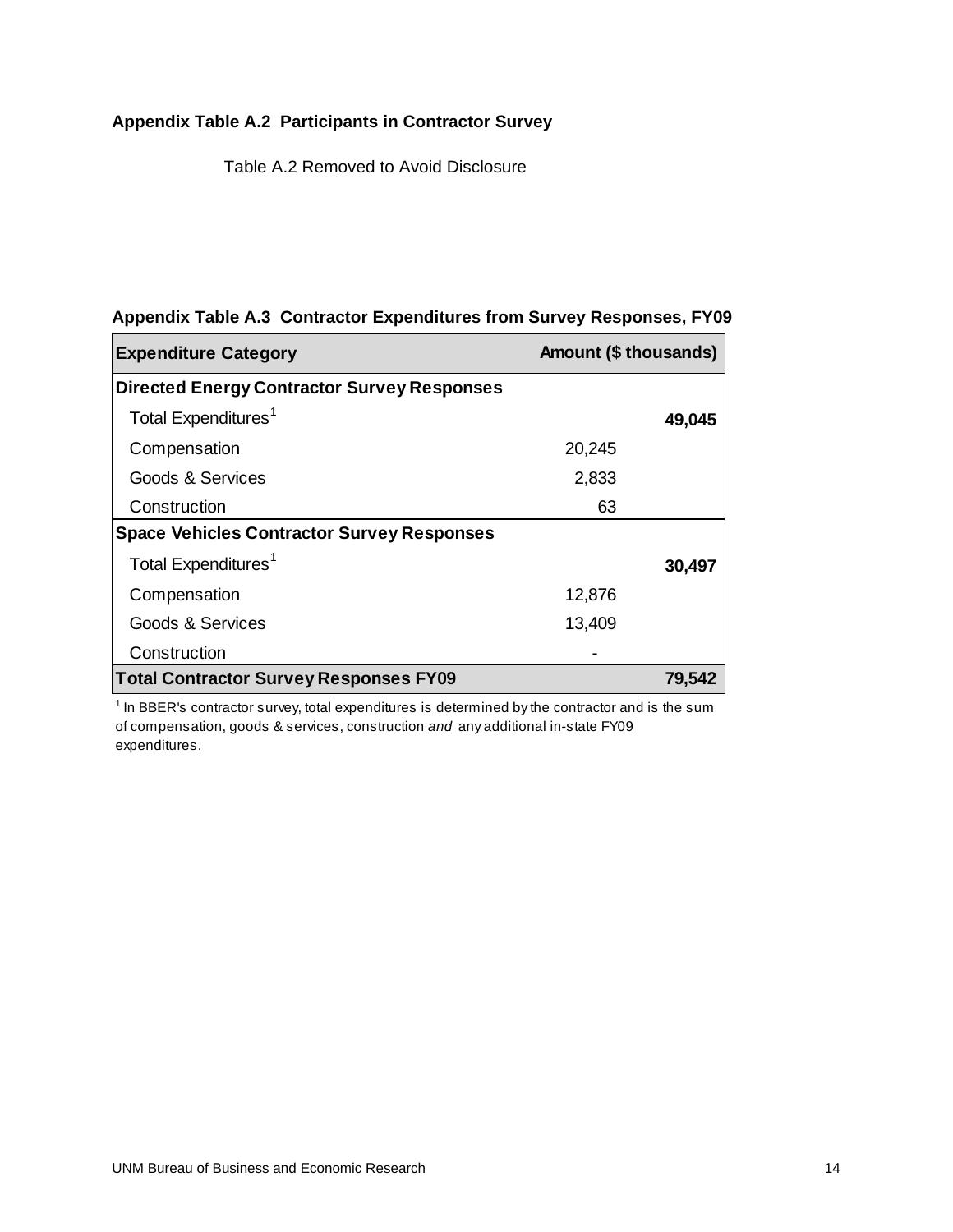#### **Appendix Figure A.1 Contractor Survey**



#### DEPARTMENT OF THE AIR FORCE

AIR FORCE RESEARCH LABORATORY (AFMC)

27 October 2010

William T. Cooley, Colonel, USAF Material Wing Director, Space Vehicles Commander, Phillips Research Site 3550 Aberdeen Ave SE Kirtland AFB NM 87117

[Contact Name] [Subcontractor Company Name] [Address] [City State Zip Code]

Dear [Contact Name]

The Air Force Research Lab (AFRL) Directed Energy Directorate and Space Vehicles Directorate located at Kirtland AFB, NM, makes a substantial contribution to the economy of New Mexico. It is in partnership with companies like yours that technology developments and capabilities necessary to maintain our national security in the areas of directed energy and space are realized.

We have retained the University of New Mexico's Bureau of Business and Economic Research (BBER) to assess the economic impact of AFRL on the New Mexico economy for fiscal year 2009. In the past study, this research revealed that AFRL was a major contributor to the state in terms of jobs and income. In 2004 our combined impact was significant. We believe this positive impact on our state's economy has only increased. Attached is a survey from BBER, to be completed to the best of your ability, regarding your company's employment and expenditures in New Mexico for the contract(s) you have with AFRL. Your participation is vital to this assessment and is greatly appreciated. If you have any questions regarding the survey, please contact Dr. Doleswar Bhandari at bhandar1@unm.edu or (505) 277-2216

Sincerely

WILLIAM T. COOLEY. Colonel. USAF Material Wing Director, Space Vehicles Commander, Phillips Research Site

2 Attachments

- 1. Contract numbers listing
- 2. Survey/instructions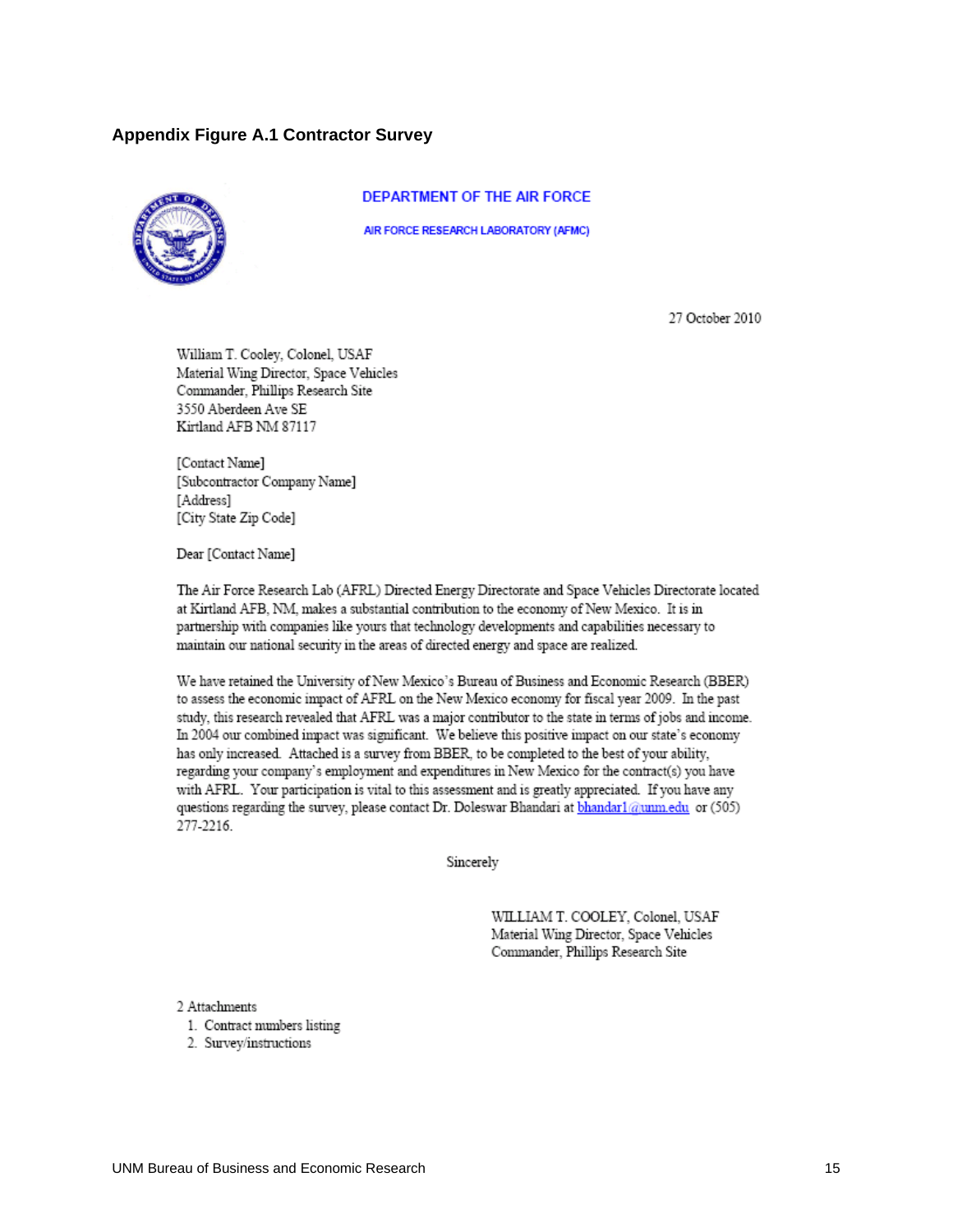

#### AFRL Space Vehicles Subcontractors Survey FY2009

[Contact Name] [Subcontractor Company Name] [Address] [City State Zip Code]

October 27, 2010

Dear [Contact Name],

Kirtland Air Force Research Laboratory (AFRL) has contracted the University of New Mexico's Bureau of Business and Economic Research (BBER) to estimate the economic impact of the Space Vehicles Directorate on the State of New Mexico. As a subcontractor, you are an important part of our analysis.

We request that you complete a short survey reporting the expenditures and employment within New Mexico for Federal Fiscal Year 2009 (10-1-08 to 9-31-09).

AFRL records indicate you have the following contract(s) with the Space Vehicles Directorate that may have been active in New Mexico during federal fiscal year 2009:

#### Contract Number(s): FA945309C0xxx

The survey can be filled out and submitted to us online using the link provided below.

#### http://www.surveymonkey.com/s/QMGV83Q

Alternatively, a copy of the survey is attached and can be mailed or faxed to us.

Thank you,

Bureau of Business and Economic Research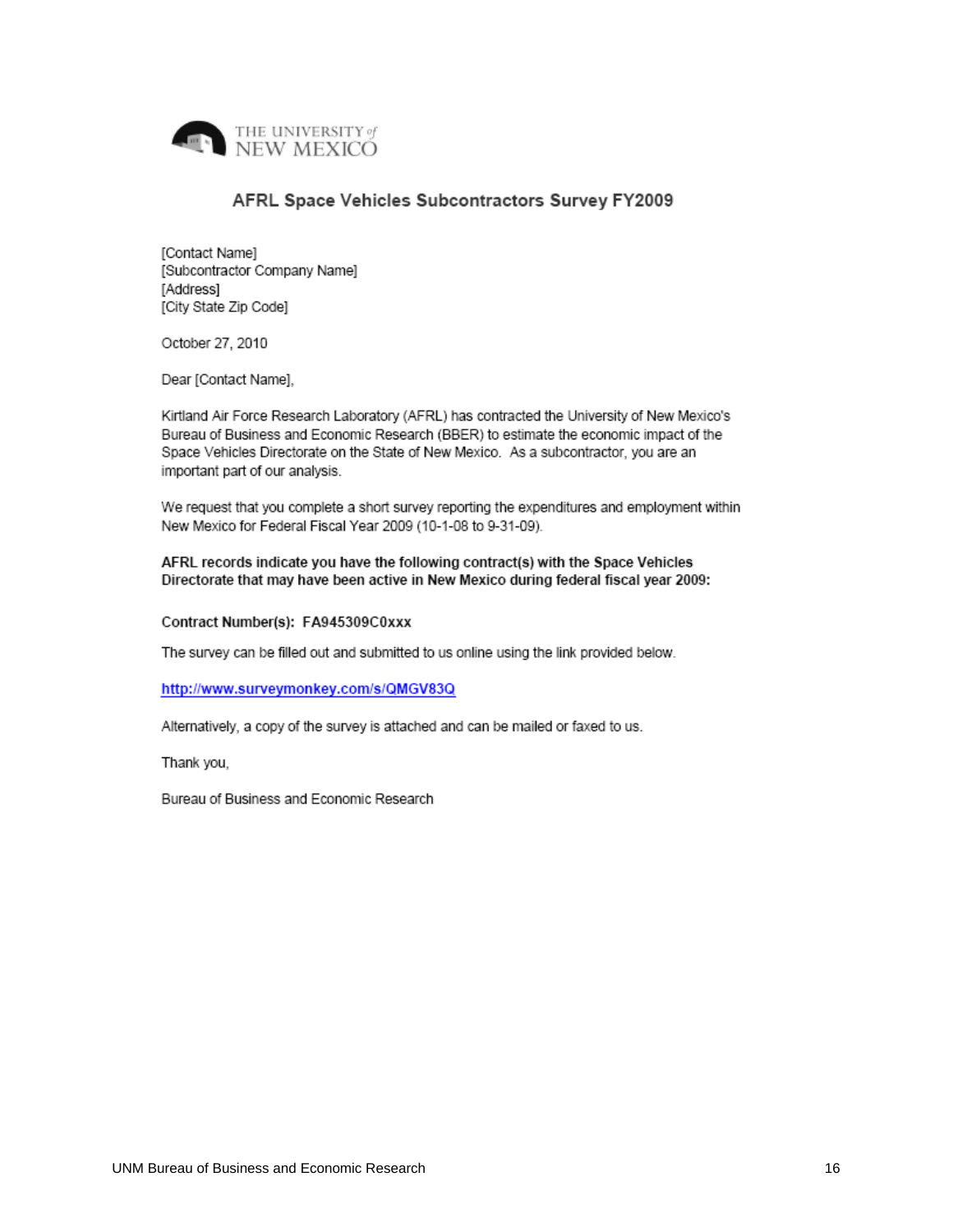

#### AFRL Space Vehicles Subcontractors Survey FY2009

#### Directions for filling out the survey:

The survey should be filled out and submitted to us online using the link provided below. Alternatively, a paper copy of the survey is attached and can be mailed or faxed back to us.

#### http://www.surveymonkey.com/s/QMGV83Q

You will be asked questions regarding expenditures and employment within New Mexico on contracts with the Space Vehicles Directorate for Federal Fiscal Year 2009 (10-1-08 to 9-31-09). The survey has a few questions per contract. Contract number(s) are listed in the letter you received. The survey is confidential.

You may submit separate surveys for each contract, if convenient.

If there were no expenditures or employment within New Mexico in FY09, enter a zero for All Contract Expenditures within NM. Please do not combine contracts. If you have additional contracts with Space Vehicles that were active in NM in FY09 but which are not listed in our letter to you, please add them.

We only need expenditures and employment within New Mexico for the Federal Fiscal Year 2009 (10-1-08 to 9-31-09).

Thank you for completing our survey!

Bureau of Business and Economic Research, UNM MSC06 3510, 1 University of New Mexico Albuquerque, NM 87131-0001 Attn: AFRL Space Vehicles Subcontractor Survey FY2009 Contact: Dr. Doleswar Bhandari or Jessica Bloom E-mail: bhandar1@unm.edu or jbloom1@unm.edu Tel: 505-277-7099 / Fax: 505-277-7066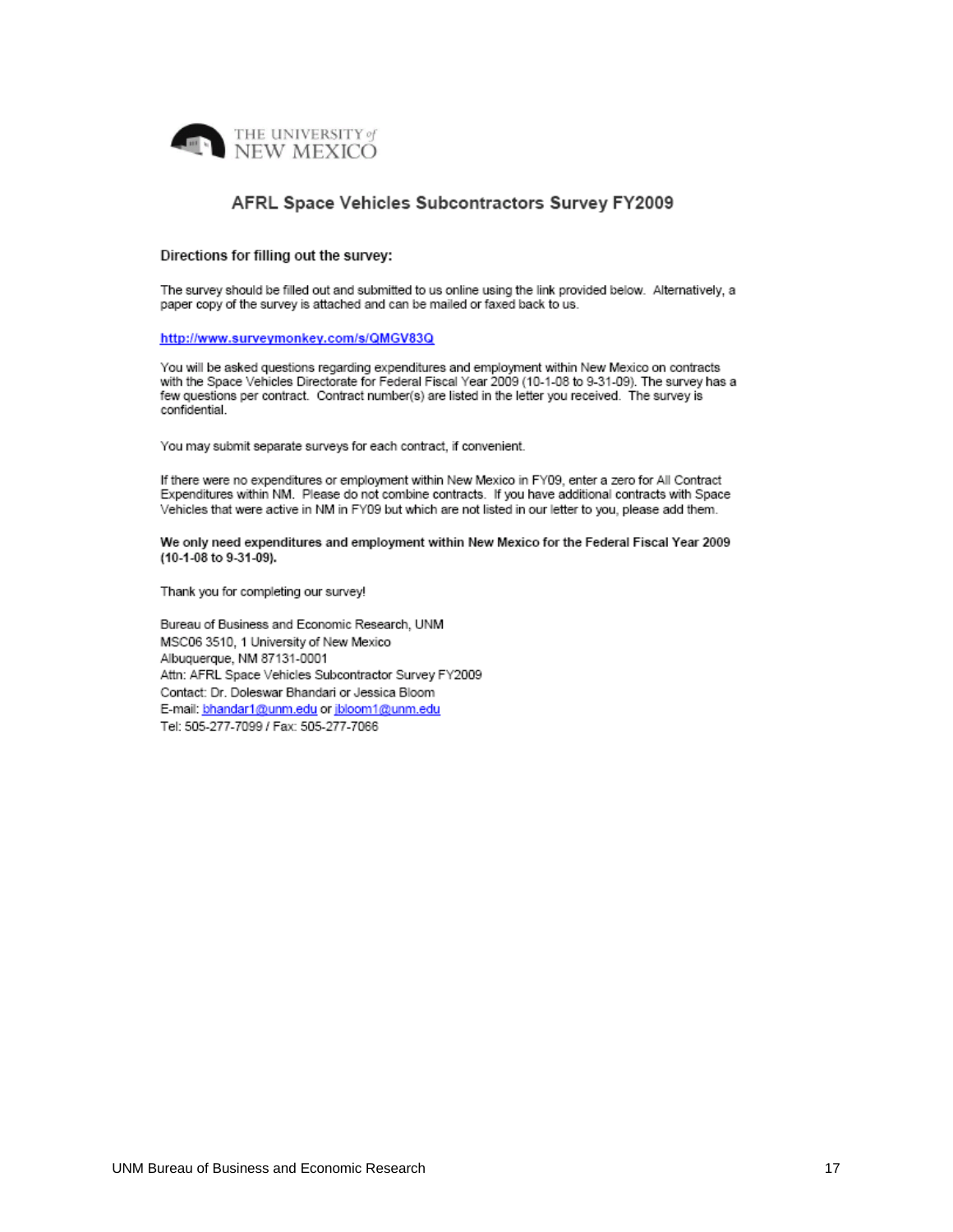

## AFRL Space Vehicles Subcontractors Survey FY2009

| Person filling out this survey:                                                                                |
|----------------------------------------------------------------------------------------------------------------|
|                                                                                                                |
|                                                                                                                |
| Phone:                                                                                                         |
| (Contact information is confidential and will not be included in our final report)                             |
|                                                                                                                |
| Contract #1:                                                                                                   |
| Contract Number (13 characters starting with FA9453 or F29601): ___________________________________            |
|                                                                                                                |
|                                                                                                                |
| Employee Compensation (including benefits) within NM in FY09 (\$): _________________________________           |
|                                                                                                                |
| ALL Contract Expenditures within NM (including values above) in FY09 (\$): ________________________            |
| Average Number of Employees within NM in FY09: _________________________________                               |
|                                                                                                                |
| Contract#2:                                                                                                    |
| Contract Number (13 characters starting with FA9453 or F29601):                                                |
|                                                                                                                |
| Goods & Services Purchased within NM in FY09 (\$): ______________________________                              |
| Employee Compensation (including benefits) within NM in FY09 (\$): _________________________________           |
| Construction Expenditures within NM in FY09 (\$), if any: ________________________                             |
| ALL Contract Expenditures within NM (including values above) in FY09 (\$): _________________________           |
| Average Number of Employees within NM in FY09: [[11] Matter and The Mumman Control of The Mumman Control of Th |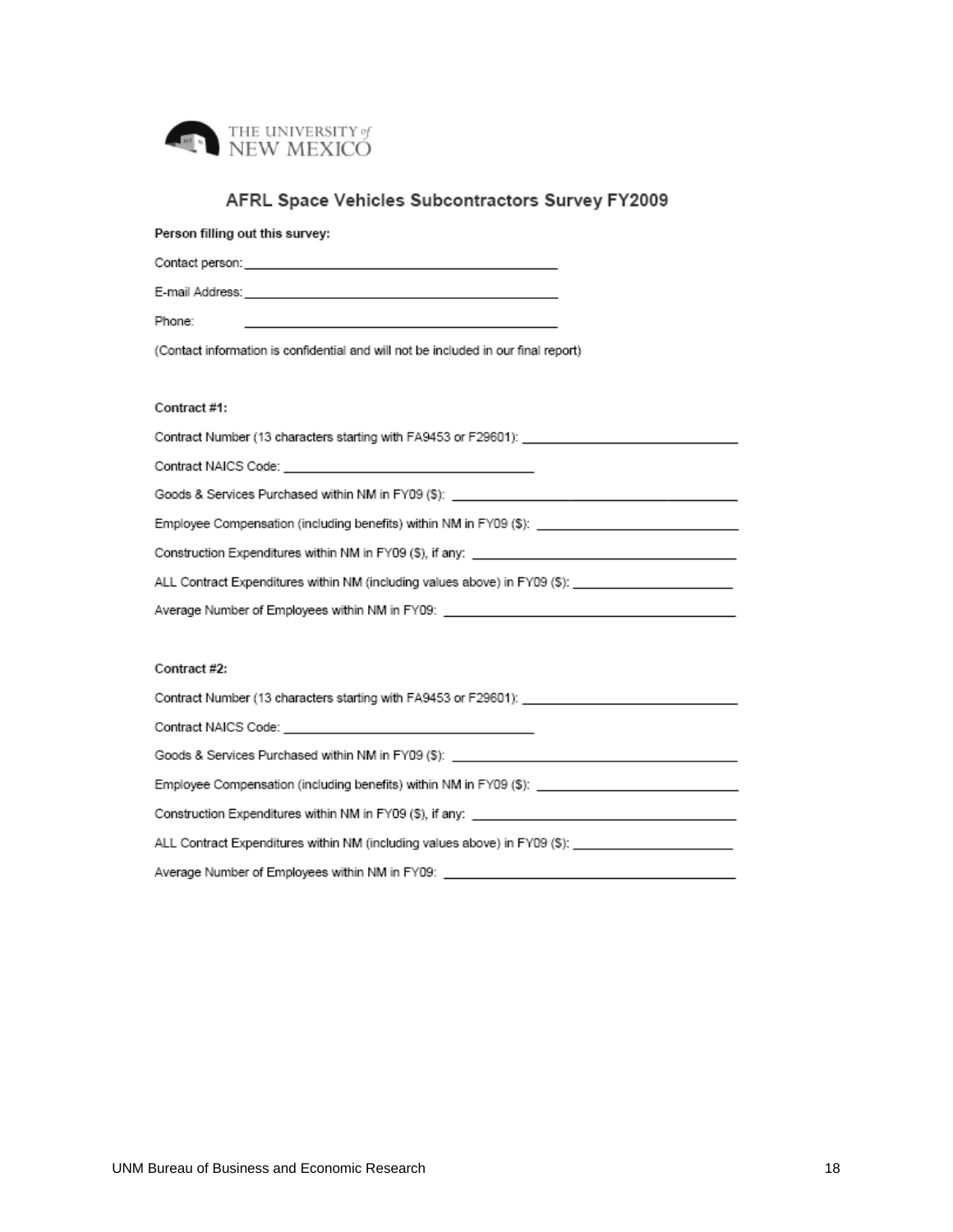# **Appendix B. Economic Modeling using IMPLAN**

In doing an economic impact study such as this, BBER starts with the counterfactual assumption of an economy without AFRL and then examines the various channels through which AFRL's operations and capital program may be expected to affect overall economic activity statewide. The analysis is a comparative static analysis, which is a comparison of two different economic outcomes, before and after a change in the final demand i.e. the NM economy with and without AFRL.

This study is based on a generally accepted method of estimating the economic impacts of an existing project or organization, public or private. In its simplest form, this method can be described as an "export-base" method, because it recognizes only those local expenditures that are supported by out-of-area revenues as having a tangible impact on an area's economy. The rationale behind this method is based upon the assumption that revenues generated from sources within the area would presumably flow to some other activity and yield a positive economic impact if AFRL did not exist. In the case of AFRL, all operating revenues and all of the revenues available for capital outlay come from the federal government or other out-of-state sources. Therefore, all of the economic activity originating from AFRL will be counted as impacts.

Direct, indirect and induced impacts combined yield the total economic activity that results from the share of AFRL expenditures supported by out-of-state revenues. Dividing the total of direct, indirect and induced impacts by the original total direct expenditures results in a **multiplier**, a measure of economic activity generated per dollar or per employee. For example, a multiplier of 1.91 would indicate that for every 100 jobs created by AFRL, this supported an additional 91 jobs outside AFRL in New Mexico.